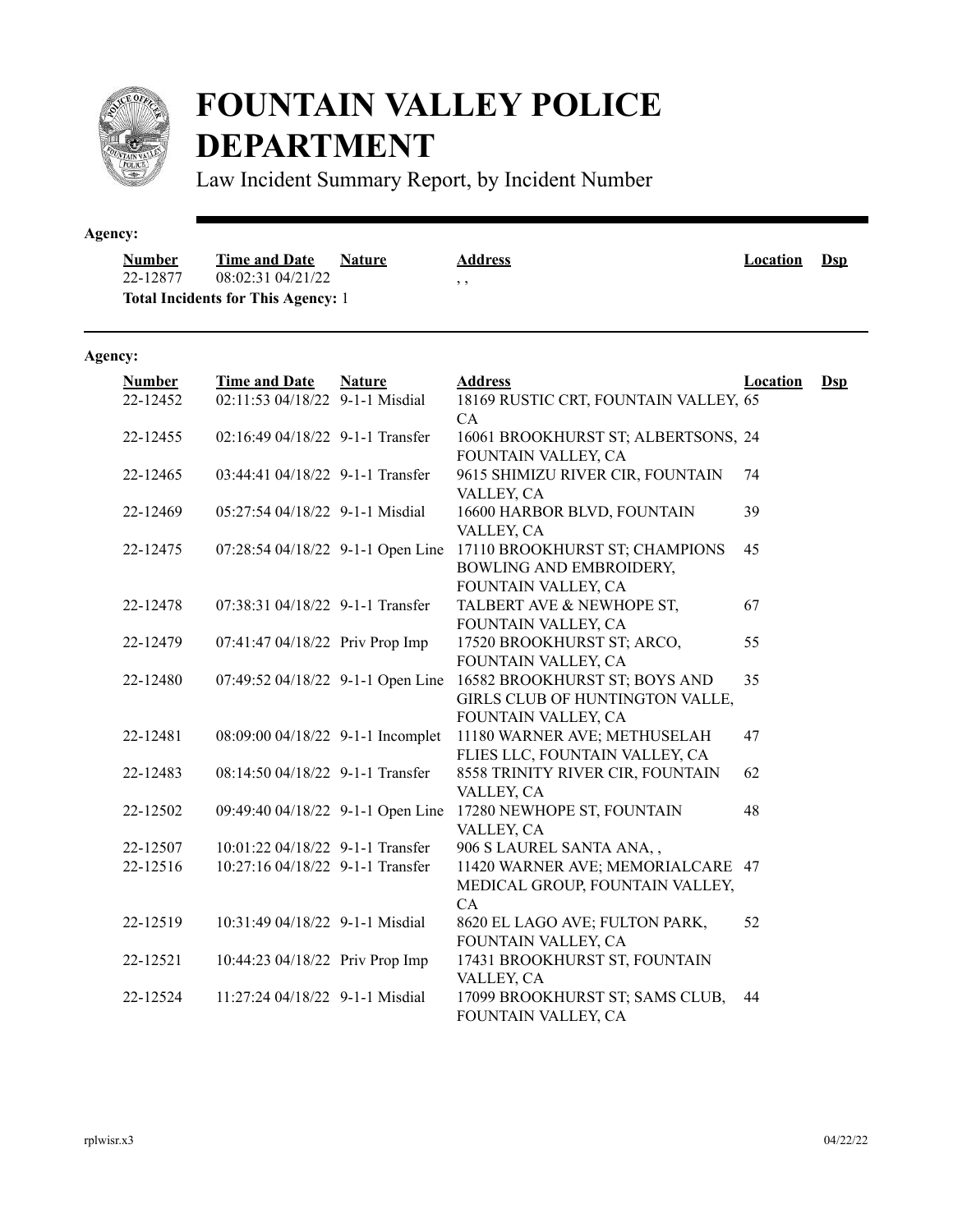| <b>Number</b> | <b>Time and Date</b>              | <b>Nature</b> | <b>Address</b>                                                                          | <b>Location</b> | $\mathbf{Dsp}$ |
|---------------|-----------------------------------|---------------|-----------------------------------------------------------------------------------------|-----------------|----------------|
| 22-12525      |                                   |               | 11:27:01 04/18/22 Occupied Veh Ch JAY AVE & MAGNOLIA ST, FOUNTAIN<br>VALLEY, CA         | 73              |                |
| 22-12526      | 11:29:58 04/18/22 Property Rpt    |               | 10200 SLATER AVE, FOUNTAIN VALLEY, 55<br>CA                                             |                 |                |
| 22-12527      | 11:49:45 04/18/22 9-1-1 Open Line |               | 10900 WARNER AVE, FOUNTAIN<br>VALLEY, CA                                                | 46              |                |
| 22-12529      | 12:06:00 04/18/22 9-1-1 Transfer  |               | 11680 WARNER AVE; MANOR CARE OF<br>FOUNTAIN VALLEY, FOUNTAIN<br>VALLEY, CA              | 48              |                |
| 22-12530      | 12:08:10 04/18/22 Alarm Activatio |               | 10561 ELLIS AVE, FOUNTAIN VALLEY,<br>CA                                                 | 66              |                |
| 22-12531      | 12:11:10 04/18/22 Property Rpt    |               | 17100 EUCLID ST; FV HOSPITAL,<br>FOUNTAIN VALLEY, CA                                    | 47              |                |
| 22-12536      | 13:29:33 04/18/22 9-1-1 Misdial   |               | 10200 SLATER AVE, FOUNTAIN VALLEY, 55<br>CA                                             |                 |                |
| 22-12538      | 13:57:07 04/18/22 9-1-1 Incomplet |               | 18034 BROOKHURST ST, FOUNTAIN<br>VALLEY, CA                                             | 65              |                |
| 22-12540      | 14:11:12 04/18/22 Non Injury Tc   |               | BROOKHURST ST & ELLIS AVE,<br>FOUNTAIN VALLEY, CA                                       | 651             |                |
| 22-12542      | 14:23:53 04/18/22 9-1-1 Transfer  |               | 18346 SANTA BELINDA CIR, FOUNTAIN 62<br>VALLEY, CA                                      |                 |                |
| 22-12544      | 14:37:30 04/18/22 9-1-1 Transfer  |               | 9894 SITKA CIR, FOUNTAIN VALLEY,<br>CA                                                  | 54              |                |
| 22-12548      | 15:05:34 04/18/22 9-1-1 Incomplet |               | 17816 BUSHARD ST; FVHS, FOUNTAIN<br>VALLEY, CA                                          | 54              |                |
| 22-12549      | 15:10:37 04/18/22 9-1-1 Misdial   |               | 11300 WARNER AVE # G109, FOUNTAIN 47<br>VALLEY, CA                                      |                 |                |
| 22-12550      | 15:11:51 04/18/22 Receipt         |               | 16193 SIERRA ST, FOUNTAIN VALLEY,<br>CA                                                 | 28              |                |
| 22-12552      | 15:19:49 04/18/22 9-1-1 Open Line |               | 17852 WARD ST, FOUNTAIN VALLEY, CA56                                                    |                 |                |
| 22-12555      | 15:42:48 04/18/22 9-1-1 Transfer  |               | 9168 COCKATOO AVE, FOUNTAIN<br>VALLEY, CA                                               | 73              |                |
| 22-12556      | 15:49:38 04/18/22 Citizen Assist  |               | 11300 WARNER AVE # G109, FOUNTAIN 47<br>VALLEY, CA                                      |                 |                |
| 22-12557      | 15:51:49 04/18/22 9-1-1 Misdial   |               | 18430 BROOKHURST ST #103;<br>FOUNTAIN VALLEY CHIROPRACTIC,<br>FOUNTAIN VALLEY, CA       | 65              |                |
| 22-12558      | 15:58:49 04/18/22 9-1-1 Misdial   |               | 18111 BROOKHURST ST; MEMORIAL<br>CARE ORANGE COAST MEDICAL CENT,<br>FOUNTAIN VALLEY, CA | 64              |                |
| 22-12559      | 15:59:31 04/18/22 9-1-1 Open Line |               | X:-117.936033, Y:33.678476,,                                                            |                 |                |
| 22-12560      | 16:01:35 04/18/22 9-1-1 Open Line |               | 11250 WARNER AVE; FOUNTAIN<br>VALLEY REG HOSP E, FOUNTAIN<br>VALLEY, CA                 | 47              |                |
| 22-12563      | 16:23:03 04/18/22 9-1-1 Misdial   |               | 11250 WARNER AVE; FOUNTAIN<br>VALLEY REG HOSP E, FOUNTAIN<br>VALLEY, CA                 | 47              |                |
| 22-12568      |                                   |               | 17:08:44 04/18/22 9-1-1 Abandoned 17181 NEWHOPE ST, FOUNTAIN<br>VALLEY, CA              | 48              |                |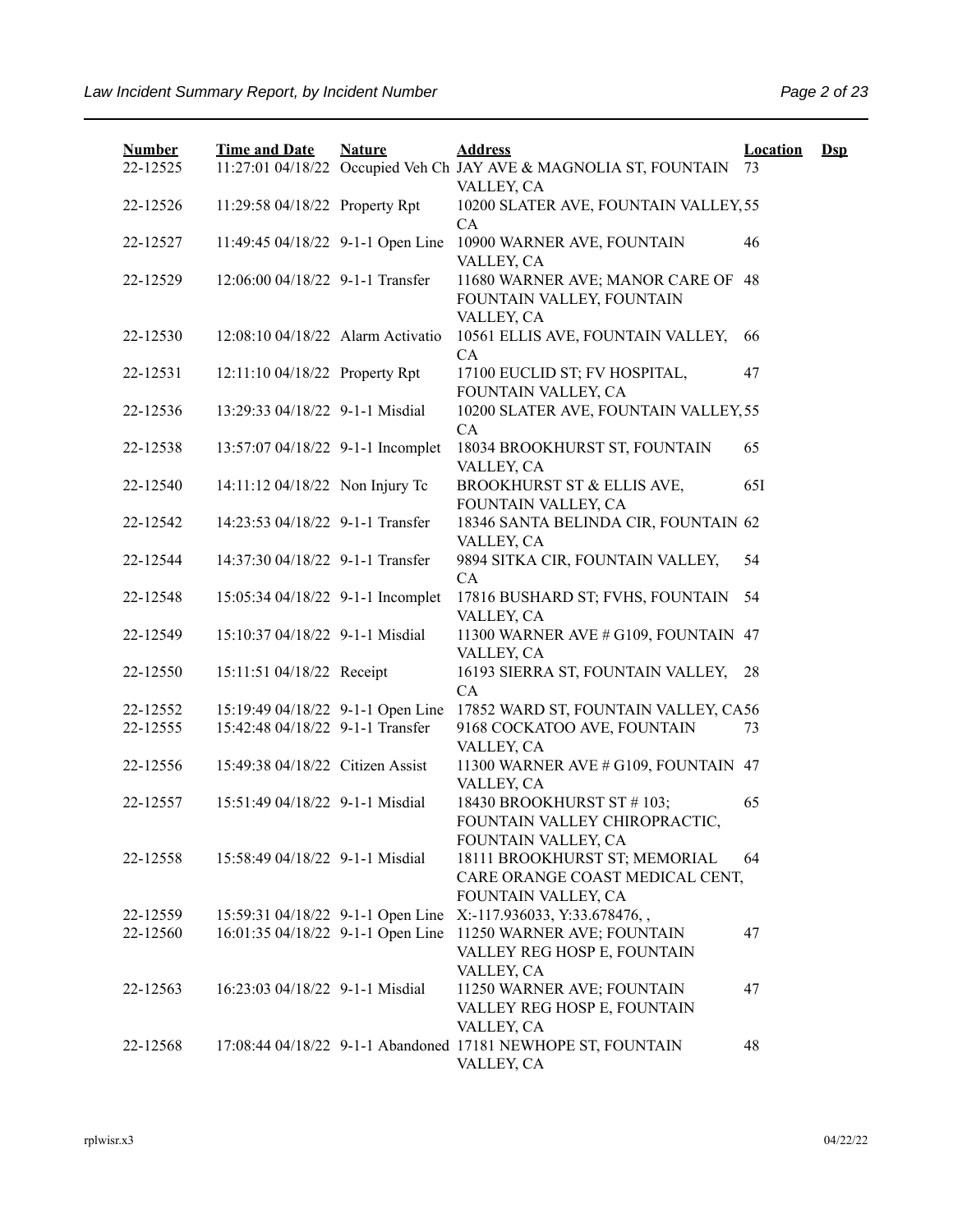| <b>Number</b> | <b>Time and Date</b>              | <b>Nature</b> | <b>Address</b>                                                                          | <b>Location</b> | Dsp |
|---------------|-----------------------------------|---------------|-----------------------------------------------------------------------------------------|-----------------|-----|
| 22-12569      |                                   |               | 17:13:14 04/18/22 9-1-1 Abandoned 11035 SUDITH AVE, FOUNTAIN VALLEY, 37<br>CA           |                 |     |
| 22-12574      | 17:59:16 04/18/22 Water Problem   |               | 10391 LA BALLENA CIR, FOUNTAIN<br>VALLEY, CA                                            | 55              |     |
| 22-12576      | 18:11:19 04/18/22 9-1-1 Misdial   |               | 17816 BUSHARD ST, FOUNTAIN<br>VALLEY, CA                                                | 54              |     |
| 22-12578      |                                   |               | 18:36:29 04/18/22 9-1-1 Abandoned 17400 HOOD CRT, FOUNTAIN VALLEY,<br>CA                | 47              |     |
| 22-12582      | 19:32:17 04/18/22 9-1-1 Misdial   |               | 18111 BROOKHURST ST; MEMORIAL<br>CARE ORANGE COAST MEDICAL CENT,<br>FOUNTAIN VALLEY, CA | 64              |     |
| 22-12583      | 19:32:54 04/18/22 9-1-1 Open Line |               | 17415 MAGNOLIA ST; BEACHPOINT<br>CHURCH, FOUNTAIN VALLEY, CA                            | 42              |     |
| 22-12584      | 19:41:27 04/18/22 9-1-1 Transfer  |               | 17084 EUCLID ST, FOUNTAIN VALLEY,<br>CA                                                 | 47              |     |
| 22-12589      | 20:55:29 04/18/22 9-1-1 Transfer  |               | 3625 S BEAR SANTA ANA,,                                                                 |                 |     |
| 22-12591      | 21:04:32 04/18/22 Reckless Veh    |               | 8664 ROGUE RIVER AVE; COURREGES<br>PARK, FOUNTAIN VALLEY, CA                            | 62              |     |
| 22-12609      | 03:27:24 04/19/22 Traffic Stop    |               | $, \, , \,$                                                                             |                 |     |
| 22-12612      | 05:41:02 04/19/22 Veh Repo        |               | 8833 NIGHTINGALE AVE, FOUNTAIN<br>VALLEY, CA                                            | 72              |     |
| 22-12613      | 05:56:18 04/19/22 9-1-1 Misdial   |               | 11176 BEGONIA AVE, FOUNTAIN<br>VALLEY, CA                                               | 37              |     |
| 22-12614      | 06:01:01 04/19/22 9-1-1 Misdial   |               | 129 PECAN LN, FOUNTAIN VALLEY, CA 63                                                    |                 |     |
| 22-12615      | 06:20:09 04/19/22 9-1-1 Misdial   |               | 18111 BROOKHURST ST; MEMORIAL<br>CARE ORANGE COAST MEDICAL CENT,<br>FOUNTAIN VALLEY, CA | 64              |     |
|               |                                   |               |                                                                                         |                 |     |
| 22-12619      | 07:01:32 04/19/22 9-1-1 Misdial   |               | 18111 BROOKHURST ST; MEMORIAL<br>CARE ORANGE COAST MEDICAL CENT,                        | 64              |     |
|               |                                   |               | FOUNTAIN VALLEY, CA                                                                     |                 |     |
| 22-12621      | 07:06:50 04/19/22 9-1-1 Misdial   |               | 18111 BROOKHURST ST; MEMORIAL<br>CARE ORANGE COAST MEDICAL CENT,<br>FOUNTAIN VALLEY, CA | 64              |     |
| 22-12622      | 07:07:54 04/19/22 9-1-1 Misdial   |               | 18111 BROOKHURST ST; MEMORIAL<br>CARE ORANGE COAST MEDICAL CENT,<br>FOUNTAIN VALLEY, CA | 64              |     |
| 22-12625      | 07:54:46 04/19/22 9-1-1 Misdial   |               | 18111 BROOKHURST ST; MEMORIAL<br>CARE ORANGE COAST MEDICAL CENT,                        | 64              |     |
| 22-12630      | 08:30:07 04/19/22 9-1-1 Transfer  |               | FOUNTAIN VALLEY, CA<br>11146 MCGEE RIVER CIR, FOUNTAIN<br>VALLEY, CA                    | 37              |     |
| 22-12636      | 09:53:29 04/19/22 Receipt         |               | 9417 EL VALLE AVE, FOUNTAIN<br>VALLEY, CA                                               | 53              |     |
| 22-12639      | 10:36:15 04/19/22 9-1-1 Misdial   |               | 17136 MAGNOLIA ST; CVS, FOUNTAIN<br>VALLEY, CA                                          | 43              |     |
| 22-12641      | 10:42:00 04/19/22 9-1-1 Transfer  |               | 17077 SAN MATEO ST; CARMEL<br>VILLAGE, FOUNTAIN VALLEY, CA                              | 45              |     |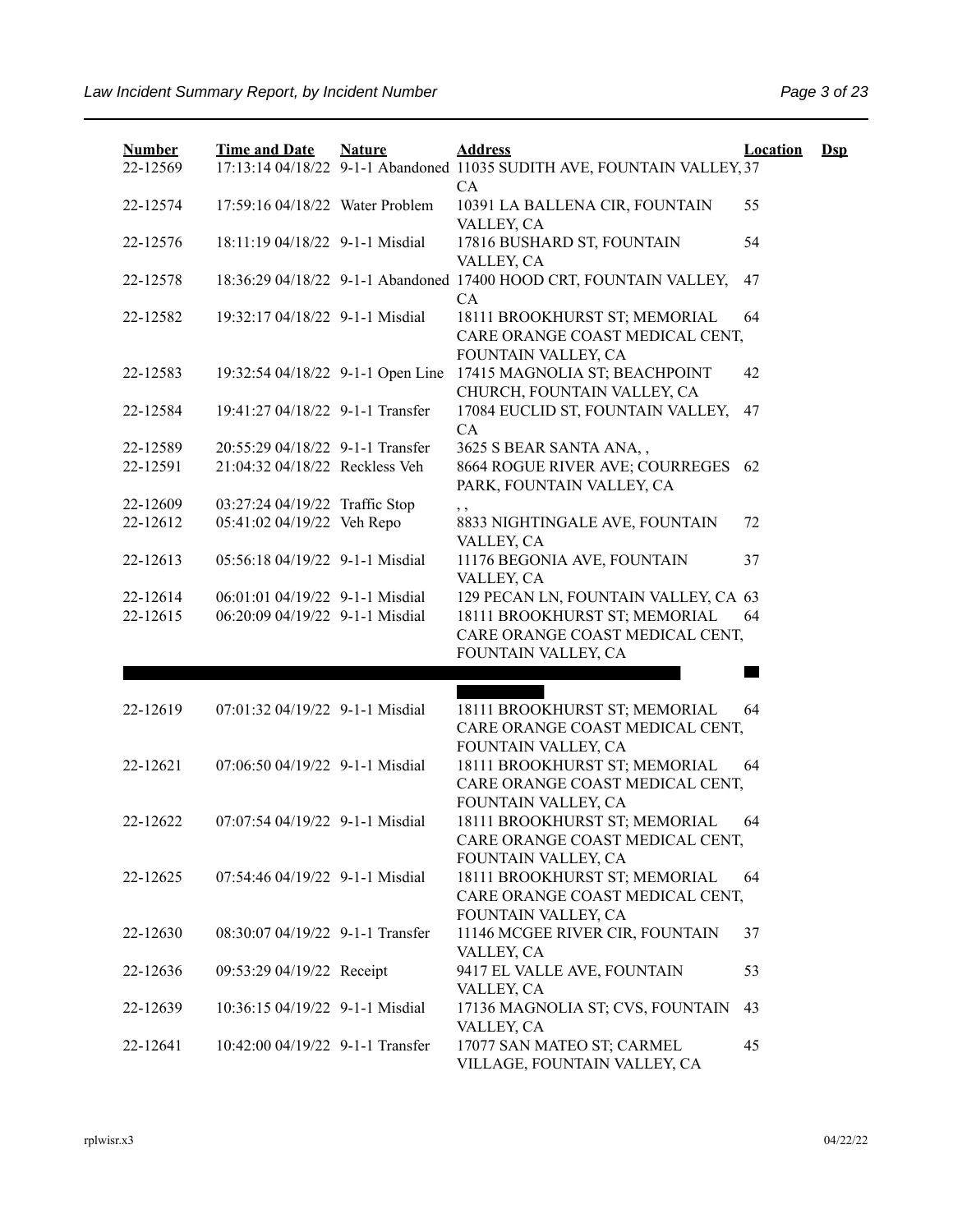| <b>Number</b><br>22-12647 | <b>Time and Date</b><br>11:48:41 04/19/22 9-1-1 Transfer | <b>Nature</b> | <b>Address</b><br>17077 SAN MATEO ST; CARMEL                                | <b>Location</b><br>45 | $\mathbf{Dsp}$ |
|---------------------------|----------------------------------------------------------|---------------|-----------------------------------------------------------------------------|-----------------------|----------------|
| 22-12655                  | 12:53:25 04/19/22 9-1-1 Misdial                          |               | VILLAGE, FOUNTAIN VALLEY, CA<br>17360 BROOKHURST ST; MEMORIAL               | 45                    |                |
|                           |                                                          |               | HEALTH SERVICES, FOUNTAIN<br>VALLEY, CA                                     |                       |                |
| 22-12657                  | 13:01:28 04/19/22 9-1-1 Transfer                         |               | 11360 WARNER AVE; PARK VIEW<br>ESTATES ASSISTED LIVING, FOUNTAIN            | 47                    |                |
| 22-12659                  | 13:21:33 04/19/22 9-1-1 Incomplet                        |               | VALLEY, CA<br>11669 EDINGER AVE, FOUNTAIN                                   | 28                    |                |
| 22-12660                  | 13:32:27 04/19/22 9-1-1 Transfer                         |               | VALLEY, CA<br>BROOKHURST ST & EDINGER AVE,                                  | 15I                   |                |
|                           |                                                          |               | FOUNTAIN VALLEY, CA                                                         |                       |                |
| 22-12661                  | 13:54:19 04/19/22 9-1-1 Open Line                        |               | 17335 EUCLID ST, FOUNTAIN VALLEY,<br>CA                                     | 47                    |                |
| 22-12665                  | 14:15:54 04/19/22 9-1-1 Misdial                          |               | 18035 BROOKHURST ST, FOUNTAIN<br>VALLEY, CA                                 | 64                    |                |
| 22-12669                  | 15:13:08 04/19/22 9-1-1 Misdial                          |               | 10061 TALBERT AVE; TALBROOK<br>EXECUTIVE SUITES INC, FOUNTAIN<br>VALLEY, CA | 55                    |                |
| 22-12672                  | 15:22:43 04/19/22 9-1-1 Open Line                        |               | 10482 EL MONTE AVE, FOUNTAIN<br>VALLEY, CA                                  | 55                    |                |
| 22-12673                  | 15:29:28 04/19/22 9-1-1 Transfer                         |               | 10702 SENNIT AVE GG,,                                                       |                       |                |
| 22-12676                  | 15:45:02 04/19/22 Check Well Bein                        |               | 11669 EDINGER AVE, FOUNTAIN<br>VALLEY, CA                                   | 28                    |                |
| 22-12678                  | 16:32:55 04/19/22 Petty Theft Rpt                        |               | 9091 GARFIELD AVE; SAVERS,<br>FOUNTAIN VALLEY, CA                           | 73                    |                |
| 22-12680                  | 17:29:19 04/19/22 Susp Subj                              |               | 11595 ORCHID AVE, FOUNTAIN<br>VALLEY, CA                                    | 28                    |                |
| 22-12683                  | 18:32:58 04/19/22 9-1-1 Misdial                          |               | 10061 TALBERT AVE; TALBROOK<br>EXECUTIVE SUITES INC, FOUNTAIN<br>VALLEY, CA | 55                    |                |
| 22-12684                  | 18:40:23 04/19/22 9-1-1 Transfer                         |               | 17911 BUSHARD ST; JASMINE SENIOR<br>APTS, FOUNTAIN VALLEY, CA               | 53                    |                |
| 22-12686                  | 18:44:57 04/19/22 9-1-1 Transfer                         |               | 16803 MAPLE ST; FOUNTAIN GARDENS 33<br>GUEST HOME, FOUNTAIN VALLEY, CA      |                       |                |
| 22-12687                  | 18:45:25 04/19/22 Water Problem                          |               | 18232 SANTA SOPHIA CIR, FOUNTAIN<br>VALLEY, CA                              | 62                    |                |
| 22-12688                  | 18:51:46 04/19/22 9-1-1 Transfer                         |               | 16803 MAPLE ST; FOUNTAIN GARDENS 33<br>GUEST HOME, FOUNTAIN VALLEY, CA      |                       |                |
| 22-12696                  | 20:02:43 04/19/22 9-1-1 Transfer                         |               | 770 S HARBOR, SANTA ANA, CA                                                 |                       |                |
| 22-12716                  | 01:40:31 04/20/22 Direct Pat/Othe                        |               | 16400 BROOKHURST ST; FV REC<br>CENTER, FOUNTAIN VALLEY, CA                  | 25                    |                |
| 22-12721                  | 04:31:15 04/20/22 9-1-1 Open Line                        |               | 10505 SLATER AVE; HAPPY MASSAGE,<br>FOUNTAIN VALLEY, CA                     | 46                    |                |
| 22-12731                  | 08:10:10 04/20/22 9-1-1 Transfer                         |               | 3820 KENT AVE,,                                                             |                       |                |
| 22-12735                  | 08:44:29 04/20/22 9-1-1 Misdial                          |               | 18297 MT BALDY CIR, FOUNTAIN<br>VALLEY, CA                                  | 66                    |                |
| 22-12738                  | 08:57:02 04/20/22 9-1-1 Open Line                        |               | 10900 WARNER AVE, FOUNTAIN<br>VALLEY, CA                                    | 46                    |                |
| 22-12754                  | 10:36:59 04/20/22 9-1-1 Transfer                         |               | 0 ELLIS AVE, FOUNTAIN VALLEY, CA                                            | 63                    |                |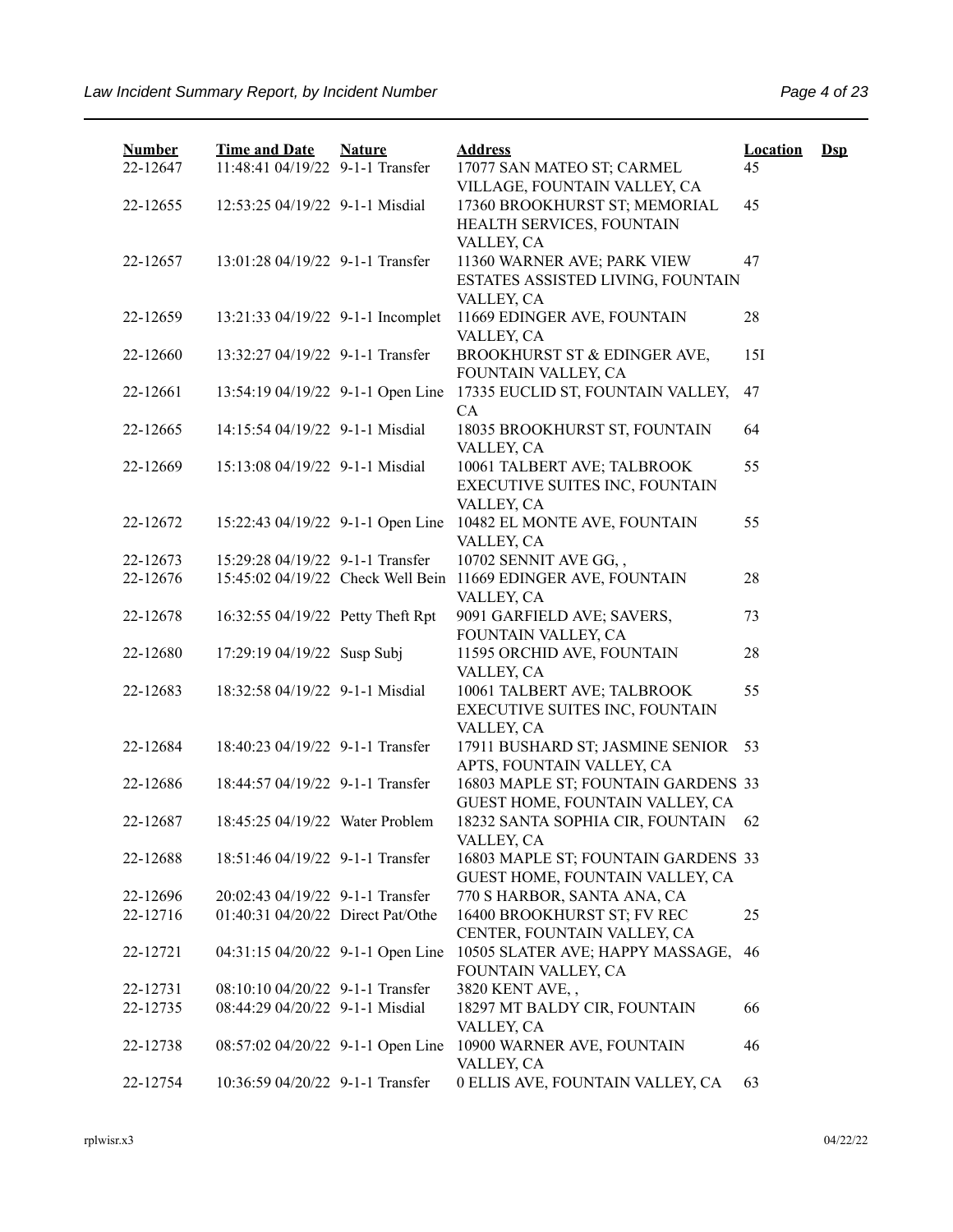| <b>Number</b> | <b>Time and Date</b>              | <b>Nature</b> | <b>Address</b>                                                    | <b>Location</b> | $\mathbf{Dsp}$ |
|---------------|-----------------------------------|---------------|-------------------------------------------------------------------|-----------------|----------------|
| 22-12756      |                                   |               | 10:37:54 04/20/22 9-1-1 Abandoned 18111 BROOKHURST ST; MEMORIAL   | 64              |                |
|               |                                   |               | CARE ORANGE COAST MEDICAL CENT,<br>FOUNTAIN VALLEY, CA            |                 |                |
| 22-12757      | 10:35:53 04/20/22 9-1-1 Transfer  |               | 0 ELLIS AVE, FOUNTAIN VALLEY, CA                                  | 63              |                |
| 22-12758      | 10:38:57 04/20/22 9-1-1 Transfer  |               | 9479 ELLIS AVE, FOUNTAIN VALLEY,                                  | 63              |                |
|               |                                   |               | CA                                                                |                 |                |
| 22-12759      | 10:48:41 04/20/22 9-1-1 Open Line |               | 17050 BUSHARD ST, FOUNTAIN                                        | 44              |                |
|               |                                   |               | VALLEY, CA                                                        |                 |                |
| 22-12760      | 10:49:32 04/20/22 9-1-1 Transfer  |               | 17911 BUSHARD ST #157, FOUNTAIN                                   | 53              |                |
|               |                                   |               | VALLEY, CA                                                        |                 |                |
| 22-12763      | 11:06:43 04/20/22 9-1-1 Incomplet |               | 17816 BUSHARD ST; FVHS, FOUNTAIN                                  | 54              |                |
|               |                                   |               | VALLEY, CA                                                        |                 |                |
| 22-12764      | 11:31:46 04/20/22 Priv Prop Imp   |               | 16105 BROOKHURST ST; BRODARD                                      | 24              |                |
|               |                                   |               | RESTAURANT, FOUNTAIN VALLEY, CA                                   |                 |                |
| 22-12767      | 11:48:47 04/20/22 Non Injury Tc   |               | EUCLID ST & EDINGER AVE, FOUNTAIN17I                              |                 |                |
| 22-12768      | 12:02:34 04/20/22 9-1-1 Transfer  |               | VALLEY, CA<br>8840 WARNER AVE, FOUNTAIN VALLEY, 42                |                 |                |
|               |                                   |               | CA                                                                |                 |                |
| 22-12780      | 12:46:01 04/20/22 9-1-1 Open Line |               | 17270 WARD ST, FOUNTAIN VALLEY, CA46                              |                 |                |
| 22-12783      | 12:48:19 04/20/22 Trans Complaint |               | EDINGER AVE & RICHARDSON ST,                                      | 28              |                |
|               |                                   |               | FOUNTAIN VALLEY, CA                                               |                 |                |
| 22-12786      | 13:26:57 04/20/22 Walkaway        |               | 17100 EUCLID ST; FV HOSPITAL,                                     | 47              |                |
|               |                                   |               | FOUNTAIN VALLEY, CA                                               |                 |                |
| 22-12789      | 13:46:30 04/20/22 9-1-1 Open Line |               | 11250 WARNER AVE; FOUNTAIN                                        | 47              |                |
|               |                                   |               | VALLEY REG HOSP E, FOUNTAIN                                       |                 |                |
|               |                                   |               | VALLEY, CA                                                        |                 |                |
| 22-12790      | 13:49:21 04/20/22 Other Type Call |               | 11250 WARNER AVE; FOUNTAIN                                        | 47              |                |
|               |                                   |               | VALLEY REG HOSP E, FOUNTAIN                                       |                 |                |
|               |                                   |               | VALLEY, CA                                                        |                 |                |
| 22-12791      | 13:53:50 04/20/22 9-1-1 Transfer  |               | 16521 MT SHELLY CIR, FOUNTAIN                                     | 37              |                |
| 22-12793      | 14:15:56 04/20/22 9-1-1 Transfer  |               | VALLEY, CA<br>18361 EUCLID ST; GUITAR CENTER,                     | 66              |                |
|               |                                   |               | FOUNTAIN VALLEY, CA                                               |                 |                |
| 22-12795      |                                   |               | 14:30:23 04/20/22 9-1-1 Abandoned 1100 S MAGNOLIA AVE, FULLERTON, |                 |                |
|               |                                   |               | CA                                                                |                 |                |
| 22-12796      | 14:42:48 04/20/22 9-1-1 Misdial   |               | 18962 BROOKHURST ST, FOUNTAIN                                     | 75              |                |
|               |                                   |               | VALLEY, CA                                                        |                 |                |
| 22-12803      | 15:31:51 04/20/22 9-1-1 Transfer  |               | 18667 SAN FELIPE ST; JBT WILBUR                                   | 75              |                |
|               |                                   |               | ELDERCARE 2, FOUNTAIN VALLEY, CA                                  |                 |                |
| 22-12804      | 15:58:16 04/20/22 9-1-1 Transfer  |               | 17197 NEWHOPE ST, FOUNTAIN                                        | 47              |                |
|               |                                   |               | VALLEY, CA                                                        |                 |                |
| 22-12805      | 16:06:12 04/20/22 9-1-1 Transfer  |               | 17197 NEWHOPE ST # A, FOUNTAIN                                    | 47              |                |
|               |                                   |               | VALLEY, CA                                                        |                 |                |
| 22-12812      | 16:52:53 04/20/22 9-1-1 Misdial   |               | 18111 BROOKHURST ST; MEMORIAL                                     | 64              |                |
|               |                                   |               | CARE ORANGE COAST MEDICAL CENT,                                   |                 |                |
| 22-12817      | 17:47:55 04/20/22 Non Injury Tc   |               | FOUNTAIN VALLEY, CA<br><b>BROOKHURST ST &amp; 405, FOUNTAIN</b>   | 55              |                |
|               |                                   |               | VALLEY, CA                                                        |                 |                |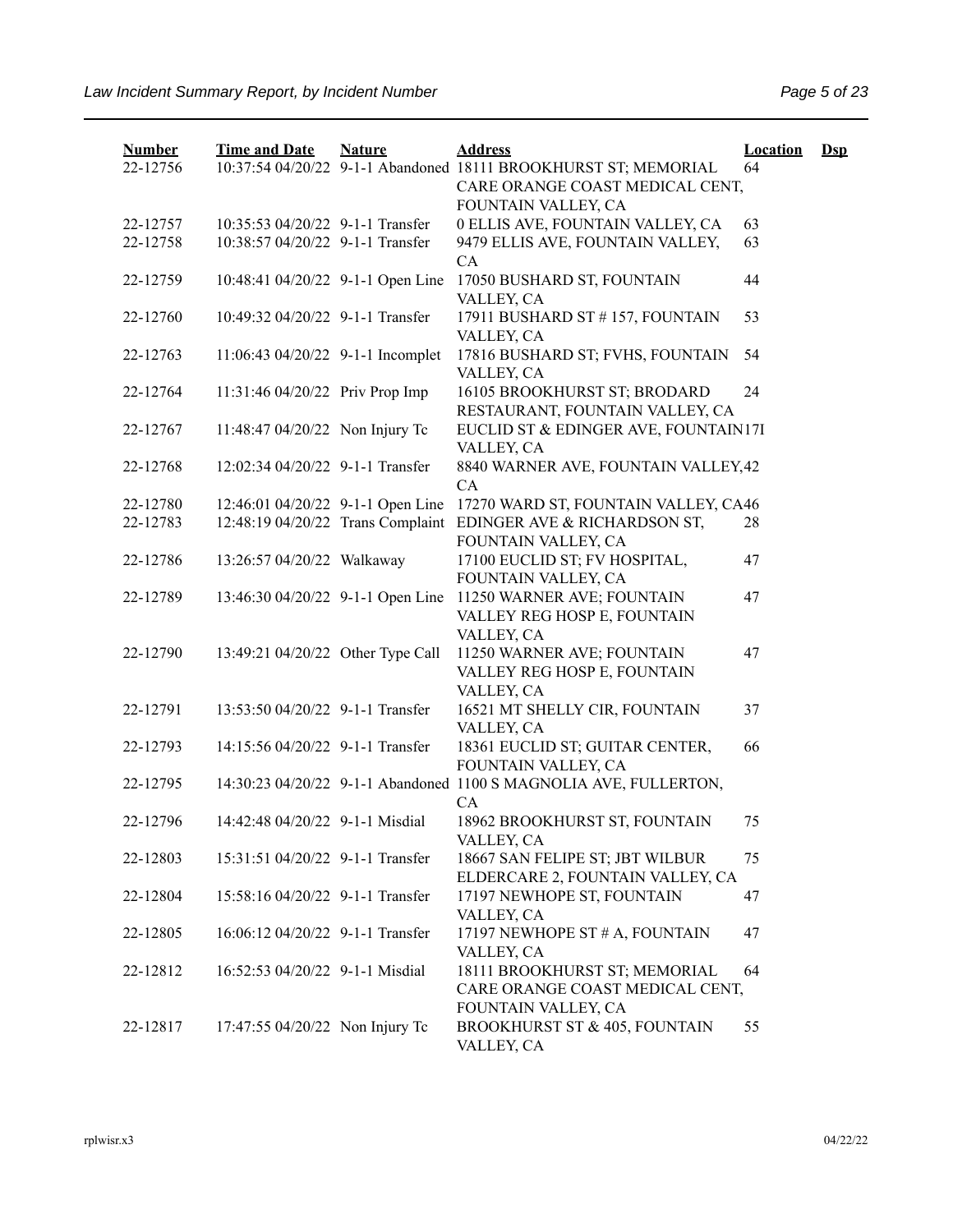| <b>Number</b> | <b>Time and Date</b>             | <b>Nature</b> | <b>Address</b>                                                      | <b>Location</b> | $\mathbf{Dsp}$ |
|---------------|----------------------------------|---------------|---------------------------------------------------------------------|-----------------|----------------|
| 22-12819      | 17:55:22 04/20/22 9-1-1 Misdial  |               | 18111 BROOKHURST ST; MEMORIAL                                       | 64              |                |
|               |                                  |               | CARE ORANGE COAST MEDICAL CENT,                                     |                 |                |
|               |                                  |               | FOUNTAIN VALLEY, CA                                                 |                 |                |
| 22-12820      | 17:53:39 04/20/22 Information    |               | 18060 EUCLID ST; ASHLEY FURNITURE 67                                |                 |                |
|               |                                  |               | HOMESTORE, FOUNTAIN VALLEY, CA                                      |                 |                |
| 22-12823      |                                  |               | 18:51:40 04/20/22 Noise Complaint GIFFORD ST & TOUCAN AVE,          | 63              |                |
|               | 19:27:36 04/20/22 9-1-1 Misdial  |               | FOUNTAIN VALLEY, CA                                                 |                 |                |
| 22-12828      |                                  |               | 17100 EUCLID ST; FV HOSPITAL,<br>FOUNTAIN VALLEY, CA                | 47              |                |
| 22-12830      |                                  |               | 19:30:23 04/20/22 9-1-1 Abandoned 9410 GRACKLE AVE, FOUNTAIN        | 73              |                |
|               |                                  |               | VALLEY, CA                                                          |                 |                |
| 22-12832      | 21:08:32 04/20/22 9-1-1 Transfer |               | 17900 NEWHOPE ST; COSTCO,                                           | 57              |                |
|               |                                  |               | FOUNTAIN VALLEY, CA                                                 |                 |                |
| 22-12834      | 21:41:00 04/20/22 9-1-1 Transfer |               | 11680 WARNER AVE; MANOR CARE OF                                     | 48              |                |
|               |                                  |               | FOUNTAIN VALLEY, FOUNTAIN                                           |                 |                |
|               |                                  |               | VALLEY, CA                                                          |                 |                |
| 22-12843      | 23:54:50 04/20/22 9-1-1 Misdial  |               | 17100 EUCLID ST; FV HOSPITAL,                                       | 47              |                |
|               |                                  |               | FOUNTAIN VALLEY, CA                                                 |                 |                |
| 22-12848      | 00:35:15 04/21/22 Veh Repo       |               | 17415 BANYAN ST, FOUNTAIN VALLEY, 44                                |                 |                |
|               |                                  |               | CA                                                                  |                 |                |
| 22-12850      | 00:51:43 04/21/22 9-1-1 Transfer |               | 17698 WALNUT ST, FOUNTAIN VALLEY, 53                                |                 |                |
|               |                                  |               | CA                                                                  |                 |                |
| 22-12851      | 00:54:43 04/21/22 9-1-1 Transfer |               | 1760 W LINCOLN ANAHIEM,,                                            |                 |                |
| 22-12856      | 02:53:01 04/21/22 Priv Prop Imp  |               | 17400 EUCLID ST, FOUNTAIN VALLEY,<br>CA                             | 47              |                |
| 22-12864      | 07:05:54 04/21/22 9-1-1 Misdial  |               | 17100 EUCLID ST; FV HOSPITAL,                                       | 47              |                |
|               |                                  |               | FOUNTAIN VALLEY, CA                                                 |                 |                |
| 22-12866      | 07:09:18 04/21/22 9-1-1 Misdial  |               | 17100 EUCLID ST; FV HOSPITAL,                                       | 47              |                |
|               |                                  |               | FOUNTAIN VALLEY, CA                                                 |                 |                |
| 22-12867      | 07:24:14 04/21/22 9-1-1 Misdial  |               | 17100 EUCLID ST; FV HOSPITAL,                                       | 47              |                |
|               |                                  |               | FOUNTAIN VALLEY, CA                                                 |                 |                |
| 22-12868      |                                  |               | 07:25:48 04/21/22 9-1-1 Abandoned 17900 OAK ST, FOUNTAIN VALLEY, CA | 53              |                |
|               |                                  |               |                                                                     |                 |                |
|               |                                  |               |                                                                     |                 |                |
| 22-12874      | 07:50:56 04/21/22 9-1-1 Transfer |               | 0 405, FOUNTAIN VALLEY, CA                                          | 44              |                |
| 22-12876      | 07:57:01 04/21/22 9-1-1 Misdial  |               | 17100 EUCLID ST; FV HOSPITAL,                                       | 47              |                |
|               |                                  |               | FOUNTAIN VALLEY, CA<br>18035 BROOKHURST ST, FOUNTAIN                |                 |                |
| 22-12883      | 09:13:50 04/21/22 9-1-1 Misdial  |               | VALLEY, CA                                                          | 64              |                |
| 22-12887      | 09:32:54 04/21/22 9-1-1 Misdial  |               | 17360 BROOKHURST ST; MEMORIAL                                       | 45              |                |
|               |                                  |               | HEALTH SERVICES, FOUNTAIN                                           |                 |                |
|               |                                  |               | VALLEY, CA                                                          |                 |                |
| 22-12889      | 09:43:59 04/21/22 9-1-1 Misdial  |               | 17360 BROOKHURST ST; MEMORIAL                                       | 45              |                |
|               |                                  |               | HEALTH SERVICES, FOUNTAIN                                           |                 |                |
|               |                                  |               | VALLEY, CA                                                          |                 |                |
| 22-12890      | 09:46:27 04/21/22 9-1-1 Misdial  |               | 17360 BROOKHURST ST; MEMORIAL                                       | 45              |                |
|               |                                  |               | HEALTH SERVICES, FOUNTAIN                                           |                 |                |
|               |                                  |               | VALLEY, CA                                                          |                 |                |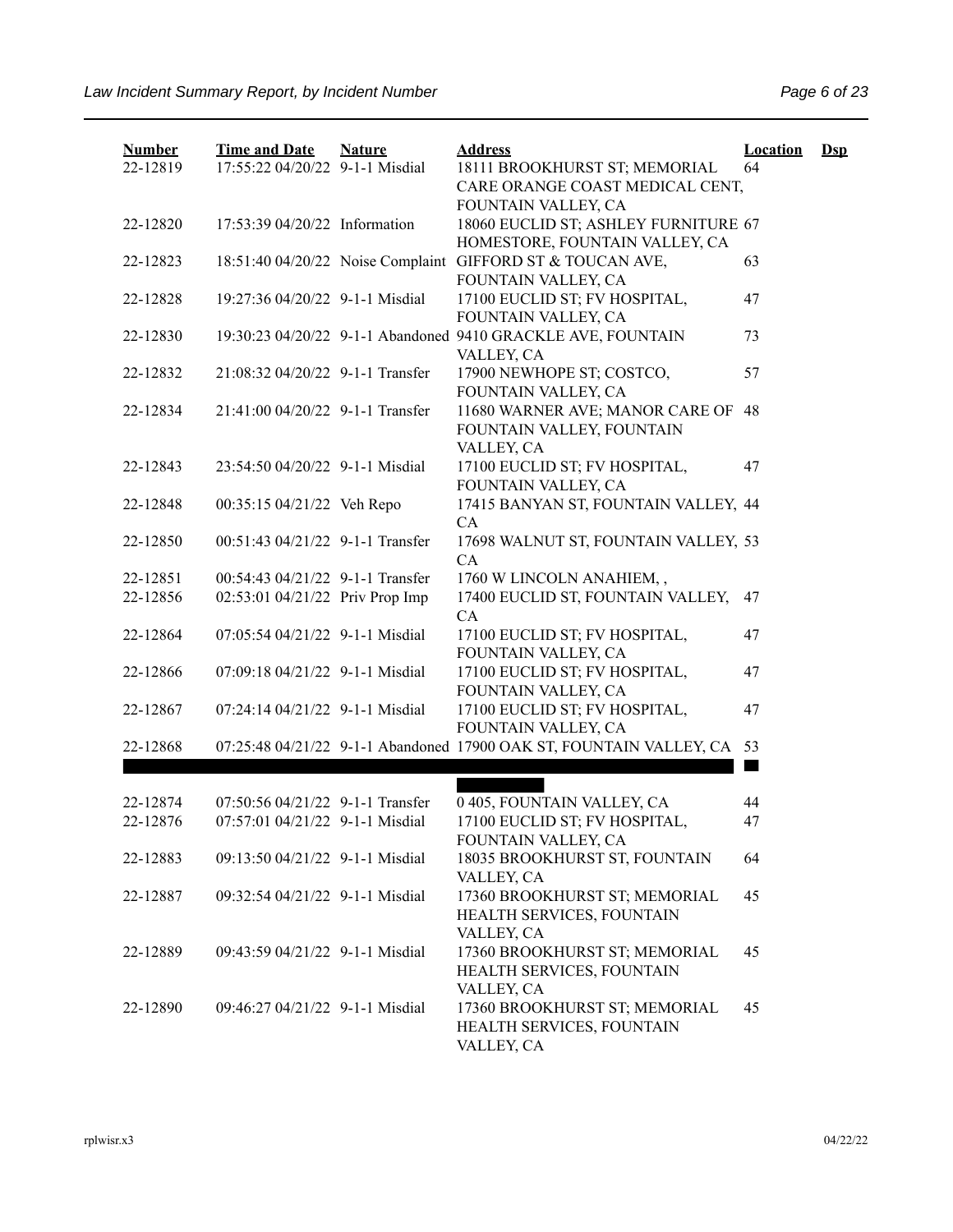| <b>Number</b> | <b>Time and Date</b>              | <b>Nature</b> | <b>Address</b>                                                                           | <b>Location</b> | $\mathbf{Dsp}$ |
|---------------|-----------------------------------|---------------|------------------------------------------------------------------------------------------|-----------------|----------------|
| 22-12894      | 09:56:34 04/21/22 9-1-1 Misdial   |               | 17360 BROOKHURST ST; MEMORIAL<br>HEALTH SERVICES, FOUNTAIN<br>VALLEY, CA                 | 45              |                |
| 22-12900      | 10:34:26 04/21/22 9-1-1 Transfer  |               | 11584 IRIS AVE, FOUNTAIN VALLEY, CA 28                                                   |                 |                |
| 22-12901      | 10:35:38 04/21/22 Receipt         |               | 9872 FLAMINGO AVE, FOUNTAIN<br>VALLEY, CA                                                | 64              |                |
| 22-12902      | 10:32:22 04/21/22 Info Entry Only |               | MAGNOLIA ST & SLATER AVE,<br>FOUNTAIN VALLEY, CA                                         | 43I             |                |
| 22-12903      | 10:38:43 04/21/22 9-1-1 Transfer  |               | 16425 HARBOR BLVD #249, FOUNTAIN 28<br>VALLEY, CA                                        |                 |                |
| 22-12904      | 10:46:31 04/21/22 9-1-1 Transfer  |               | 18785 BROOKHURST ST #103; QUEST<br>DIAGNOSTICS, FOUNTAIN VALLEY, CA                      | 74              |                |
| 22-12905      | 11:03:39 04/21/22 9-1-1 Misdial   |               | 18305 MT LANGLEY ST; THE STORAGE 66<br>PLACE, FOUNTAIN VALLEY, CA                        |                 |                |
| 22-12909      | 11:28:26 04/21/22 9-1-1 Transfer  |               | 18111 BROOKHURST ST; MEMORIAL<br>CARE ORANGE COAST MEDICAL CENT,                         | 64              |                |
| 22-12911      | 11:33:43 04/21/22 Traffic Stop    |               | FOUNTAIN VALLEY, CA<br>WARNER AVE & NEWHOPE ST,<br>FOUNTAIN VALLEY, CA                   | 38I             |                |
| 22-12913      | 11:50:15 04/21/22 Traffic Stop    |               | , ,                                                                                      |                 |                |
| 22-12916      | 12:10:24 04/21/22 9-1-1 Transfer  |               | 11300 WARNER AVE # G210, FOUNTAIN 47<br>VALLEY, CA                                       |                 |                |
| 22-12919      | 12:12:41 04/21/22 9-1-1 Open Line |               | BROOKHURST ST & ELLIS AVE,<br>FOUNTAIN VALLEY, CA                                        | 651             |                |
| 22-12920      | 12:16:38 04/21/22 9-1-1 Open Line |               | 11107 FLOWER AVE, FOUNTAIN<br>VALLEY, CA                                                 | 27              |                |
| 22-12926      | 12:55:35 04/21/22 9-1-1 Transfer  |               | 17272 NEWHOPE ST; LOS CABALLEROS 48<br>RACQUET AND SPORT, FOUNTAIN<br>VALLEY, CA         |                 |                |
| 22-12932      | 13:42:48 04/21/22 9-1-1 Misdial   |               | 18111 BROOKHURST ST; MEMORIAL<br>CARE ORANGE COAST MEDICAL CENT,<br>FOUNTAIN VALLEY, CA  | 64              |                |
| 22-12933      | 13:43:51 04/21/22 9-1-1 Misdial   |               | 18111 BROOKHURST ST; MEMORIAL<br>CARE ORANGE COAST MEDICAL CENT,<br>FOUNTAIN VALLEY, CA  | 64              |                |
| 22-12934      | 13:48:49 04/21/22 9-1-1 Incomplet |               | 18111 BROOKHURST ST; MEMORIAL<br>CARE ORANGE COAST MEDICAL CENT,<br>FOUNTAIN VALLEY, CA  | 64              |                |
| 22-12939      | 14:15:42 04/21/22 9-1-1 Transfer  |               | 17916 MAGNOLIA ST; UNION JACK<br>FISH AND CHIPS, FOUNTAIN VALLEY,<br>CA                  | 53              |                |
| 22-12940      | 14:52:20 04/21/22 Illegal Solicit |               | 18405 BROOKHURST ST; RALPHS,<br>FOUNTAIN VALLEY, CA                                      | 64              |                |
| 22-12945      |                                   |               | 15:00:54 04/21/22 Check Well Bein 8675 BLUEBIRD AVE; HARPER PARK,<br>FOUNTAIN VALLEY, CA | 72              |                |
| 22-12946      |                                   |               | 15:11:00 04/21/22 9-1-1 Abandoned 16014 HARBOR BLVD, FOUNTAIN<br>VALLEY, CA              | 29              |                |
| 22-12951      | 16:11:36 04/21/22 Non Injury Tc   |               | BROOKHURST ST & TALBERT AVE,<br>FOUNTAIN VALLEY, CA                                      | 55I             |                |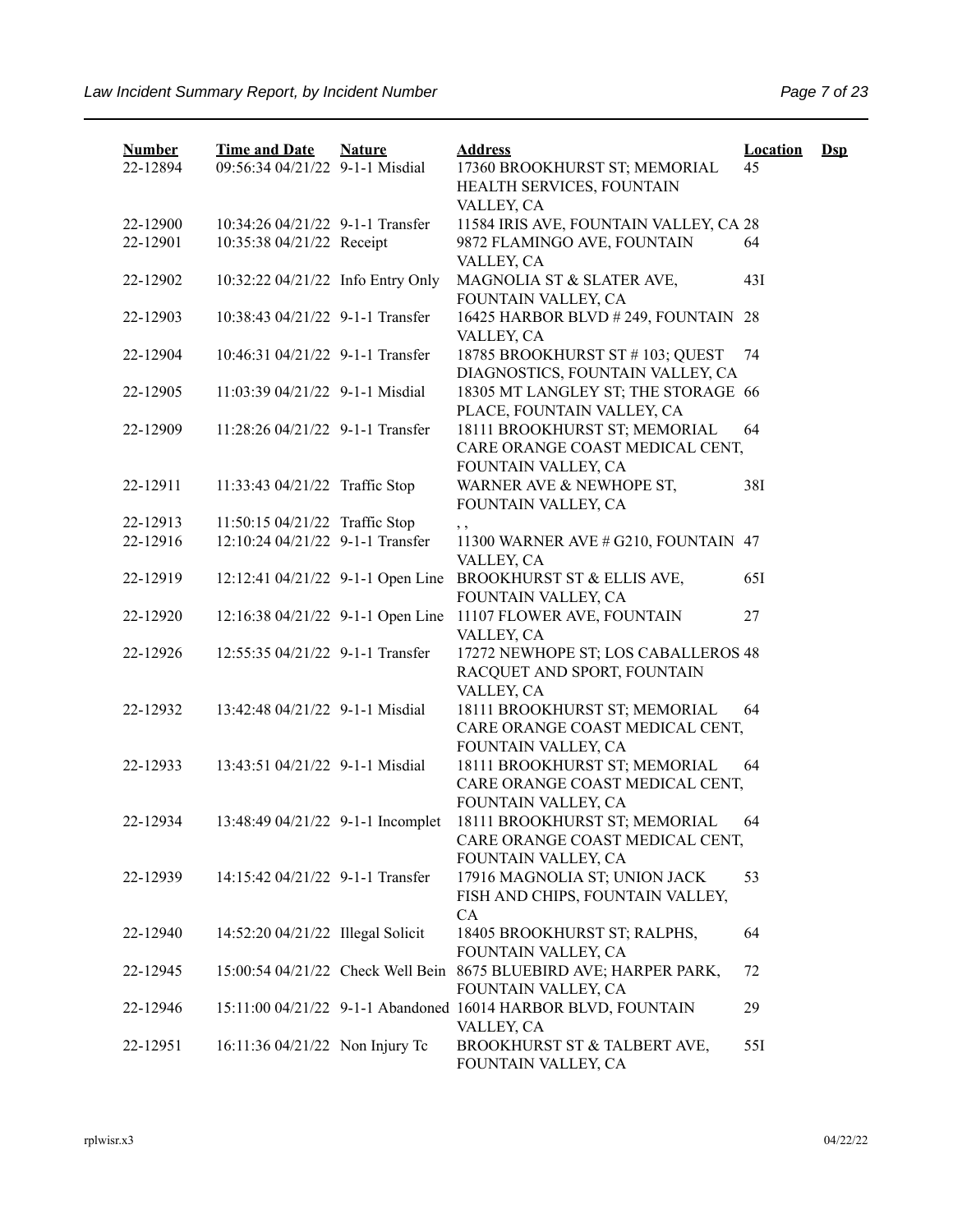| <b>Number</b> | <b>Time and Date</b>                        | <b>Nature</b> | <b>Address</b>                                               | <b>Location</b> | $\mathbf{Dsp}$ |  |  |  |  |
|---------------|---------------------------------------------|---------------|--------------------------------------------------------------|-----------------|----------------|--|--|--|--|
| 22-12952      | 16:26:20 04/21/22 9-1-1 Transfer            |               | 17100 EUCLID ST; FV HOSPITAL,<br>FOUNTAIN VALLEY, CA         | 47              |                |  |  |  |  |
| 22-12953      | 16:25:42 04/21/22 9-1-1 Misdial             |               | 19016 LINDSAY LN, HUNTINGTN BCH,<br>CA                       | OUT72           |                |  |  |  |  |
| 22-12957      | 17:14:35 04/21/22 9-1-1 Misdial             |               | 17100 EUCLID ST; FV HOSPITAL,<br>FOUNTAIN VALLEY, CA         | 47              |                |  |  |  |  |
| 22-12958      | 17:20:53 04/21/22 9-1-1 Misdial             |               | 17100 EUCLID ST; FV HOSPITAL,<br>FOUNTAIN VALLEY, CA         | 47              |                |  |  |  |  |
| 22-12959      | 17:23:01 04/21/22 9-1-1 Misdial             |               | 10900 WARNER AVE, FOUNTAIN<br>VALLEY, CA                     | 46              |                |  |  |  |  |
|               |                                             |               |                                                              |                 |                |  |  |  |  |
|               |                                             |               |                                                              |                 |                |  |  |  |  |
| 22-12964      | 17:52:06 04/21/22 Priv Prop Imp             |               | 17300 EUCLID ST; VALLEY PARK                                 | 47              |                |  |  |  |  |
|               |                                             |               | APARTMENTS, FOUNTAIN VALLEY, CA                              |                 |                |  |  |  |  |
| 22-12965      | 17:57:03 04/21/22 9-1-1 Misdial             |               | 17940 NEWHOPE ST; PETSMART,                                  | 57              |                |  |  |  |  |
|               |                                             |               | FOUNTAIN VALLEY, CA                                          |                 |                |  |  |  |  |
| 22-12966      | 17:53:56 04/21/22 Non Injury Tc             |               | 17967 MAGNOLIA ST, FOUNTAIN                                  | 52              |                |  |  |  |  |
| 22-12970      | 18:31:52 04/21/22 9-1-1 Misdial             |               | VALLEY, CA<br>17100 EUCLID ST; FV HOSPITAL,                  | 47              |                |  |  |  |  |
|               |                                             |               | FOUNTAIN VALLEY, CA                                          |                 |                |  |  |  |  |
| 22-12974      | 18:55:18 04/21/22 9-1-1 Transfer            |               | 9011 HYDE PARK, HUNTINGTN BCH, CA                            |                 |                |  |  |  |  |
| 22-12977      | 20:08:03 04/21/22 9-1-1 Transfer            |               | X:-117.922922, Y:33.737044,,                                 |                 |                |  |  |  |  |
| 22-12978      | 20:39:34 04/21/22 9-1-1 Transfer            |               | 17816 BUSHARD ST; FVHS, FOUNTAIN                             | 54              |                |  |  |  |  |
|               |                                             |               | VALLEY, CA                                                   |                 |                |  |  |  |  |
|               |                                             |               |                                                              |                 |                |  |  |  |  |
|               |                                             |               |                                                              |                 |                |  |  |  |  |
| 22-12984      |                                             |               | 21:20:12 04/21/22 9-1-1 Abandoned 11713 QUARTZ AVE, FOUNTAIN | 38              |                |  |  |  |  |
|               |                                             |               | VALLEY, CA                                                   |                 |                |  |  |  |  |
| 22-12985      | 21:19:17 04/21/22 9-1-1 Transfer            |               | 16416 HEMLOCK ST, FOUNTAIN                                   | 24              |                |  |  |  |  |
|               |                                             |               | VALLEY, CA                                                   |                 |                |  |  |  |  |
| 22-12987      | 22:11:32 04/21/22 Check Well Bein           |               | 10200 SLATER AVE, FOUNTAIN VALLEY, 55<br>CA                  |                 |                |  |  |  |  |
|               | <b>Total Incidents for This Agency: 172</b> |               |                                                              |                 |                |  |  |  |  |

## Agency: Fountain Valley PD

| <b>Number</b> | <b>Time and Date</b>                 | <b>Nature</b> | <b>Address</b>                       | Location | Dsp |
|---------------|--------------------------------------|---------------|--------------------------------------|----------|-----|
| 22-12445      | 00:19:07 04/18/22 Patrol Check       |               | 10200 LA HACIENDA AVE $#$ A2,        | 45       |     |
|               |                                      |               | FOUNTAIN VALLEY, CA                  |          |     |
| 22-12446      | 00:42:41 04/18/22 Petty Theft Rpt    |               | 9125 RECREATION CIR; MOTEL 6,        | 33       | DAA |
|               |                                      |               | FOUNTAIN VALLEY, CA                  |          |     |
| 22-12447      | 00:41:59 04/18/22 Reckless Veh       |               | BROOKHURST ST & ELLIS AVE,           | 65I      |     |
|               |                                      |               | FOUNTAIN VALLEY, CA                  |          |     |
| 22-12448      | 00:49:12 04/18/22 Noise Complaint    |               | 17040 SAN BRUNO ST # D1, FOUNTAIN 45 |          |     |
|               |                                      |               | VALLEY, CA                           |          |     |
| 22-12449      | $01:17:59 04/18/22$ Patrol Check     |               | RD 45, ,                             |          |     |
| 22-12450      | $01:37:43\ 04/18/22$ Direct Pat/Othe |               | 10252 CALLE INDEPENDENCIA;           | 45       |     |
|               |                                      |               | COLONY PARK, FOUNTAIN VALLEY, CA     |          |     |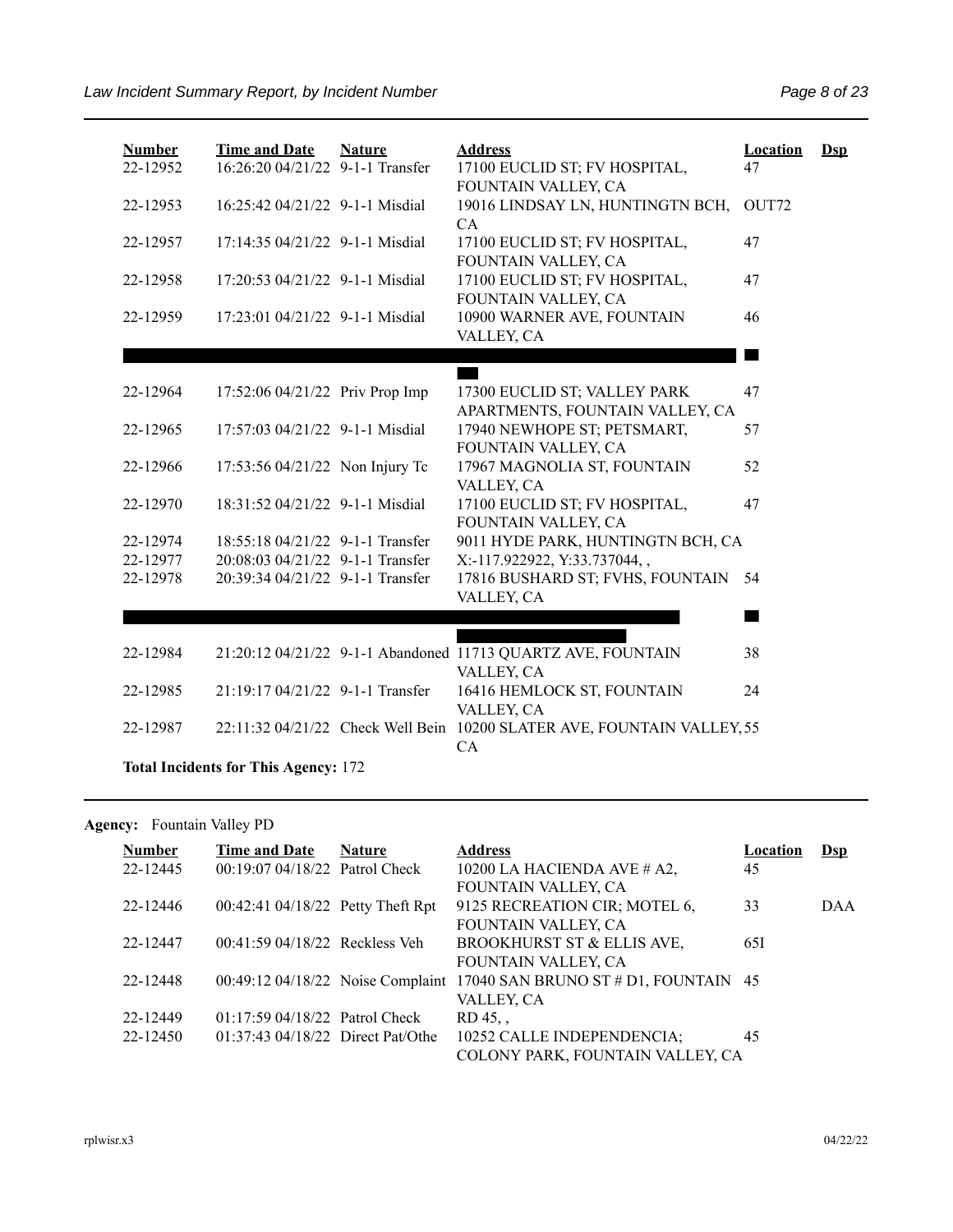| <b>Number</b><br>22-12451 | <b>Time and Date</b><br>02:08:30 04/18/22 Reckless Veh | <b>Nature</b> | <b>Address</b><br>BROOKHURST ST & STONE FIELD DR,                        | <b>Location</b><br>65 | $\mathbf{Dsp}$ |
|---------------------------|--------------------------------------------------------|---------------|--------------------------------------------------------------------------|-----------------------|----------------|
| 22-12453                  | 02:12:17 04/18/22 Alarm Activatio                      |               | FOUNTAIN VALLEY, CA<br>17070 Magnolia ST, FOUNTAIN VALLEY, 43            |                       | <b>UNF</b>     |
| 22-12454                  | 02:16:45 04/18/22 Direct Pat/Othe                      |               | CA<br>EVEREST ST & HEIL AVE, FOUNTAIN                                    | 28                    |                |
| 22-12456                  | 02:29:29 04/18/22 Direct Pat/Othe                      |               | VALLEY, CA<br>18313 SANTA CARLOTTA ST;<br>COURREGES SCHOOL, FOUNTAIN     | 62                    |                |
| 22-12457                  | 02:30:40 04/18/22 Direct Pat/Othe                      |               | VALLEY, CA<br>16142 HARBOR BLVD; LIVE UP SCALE, 29                       |                       |                |
| 22-12458                  | 02:31:10 04/18/22 Investigation                        |               | FOUNTAIN VALLEY, CA<br>17201 SANTA RITA ST, FOUNTAIN<br>VALLEY, CA       | 42                    |                |
| 22-12459                  | 03:04:08 04/18/22 Direct Pat/Othe                      |               | MAGNOLIA ST & SLATER AVE,<br>FOUNTAIN VALLEY, CA                         | 43I                   |                |
|                           |                                                        |               |                                                                          |                       |                |
|                           |                                                        |               |                                                                          | a sa                  |                |
| 22-12462                  | 03:09:33 04/18/22 Ped Check                            |               | MAGNOLIA ST & TALBERT AVE,<br>FOUNTAIN VALLEY, CA                        | 53I                   |                |
| 22-12463                  | 03:24:32 04/18/22 Patrol Check                         |               | RD 66,,                                                                  |                       |                |
| 22-12464                  | 03:29:38 04/18/22 Direct Pat/Othe                      |               | 16801 EUCLID ST; MILE SQUARE PARK, 36                                    |                       |                |
| 22-12466                  | 03:55:19 04/18/22 Direct Pat/Othe                      |               | ORANGE, CA<br>16801 EUCLID ST; MILE SQUARE PARK, 36<br>ORANGE, CA        |                       |                |
| 22-12467                  | 04:22:45 04/18/22 Patrol Check                         |               | BROOKHURST ST & EL CORAZON AVE, 45<br>FOUNTAIN VALLEY, CA                |                       |                |
| 22-12468                  | 05:08:10 04/18/22 Abandoned Veh                        |               | JAY AVE & MAGNOLIA ST, FOUNTAIN<br>VALLEY, CA                            | 73                    |                |
| 22-12470                  | 06:20:04 04/18/22 Susp Subj                            |               | 17160 SAN MATEO ST, FOUNTAIN<br>VALLEY, CA                               | 45                    |                |
| 22-12471                  | 06:51:20 04/18/22 Trans Complaint                      |               | 16480 HARBOR BLVD # 201, FOUNTAIN 29<br>VALLEY, CA                       |                       |                |
| 22-12472                  | 06:53:56 04/18/22 Alarm Activatio                      |               | 17760 SAN CANDELO ST, FOUNTAIN<br>VALLEY, CA                             | 56                    | <b>UNF</b>     |
| 22-12473                  | 06:56:33 04/18/22 Traffic Stop                         |               | 18100 BROOKHURST ST; OFFICE<br>DEPOT, FOUNTAIN VALLEY, CA                | 65                    |                |
| 22-12474                  | 07:12:18 04/18/22 Traffic Stop                         |               | ELLIS AVE & WARD ST, FOUNTAIN                                            | <b>66I</b>            |                |
| 22-12476                  | 07:31:57 04/18/22 Vehicle Check                        |               | VALLEY, CA<br>16192 HARBOR BLVD; BANK OF<br>AMERICA, FOUNTAIN VALLEY, CA | 29                    |                |
| 22-12477                  | 07:33:49 04/18/22 Inj Traffic Acc                      |               | BROOKHURST ST & SLATER AVE,<br>FOUNTAIN VALLEY, CA                       | 45I                   |                |
| 22-12482                  | 08:12:08 04/18/22 9-1-1 Transfer                       |               | 11180 WARNER AVE; METHUSELAH<br>FLIES LLC, FOUNTAIN VALLEY, CA           | 47                    |                |
| 22-12484                  | 08:24:47 04/18/22 Direct Pat/Traf                      |               | CITY-WIDE,,                                                              |                       |                |
| 22-12485                  | 08:41:04 04/18/22 Follow Up                            |               | 17415 LOS JARDINES WEST; MASUDA<br>SCHOOL, FOUNTAIN VALLEY, CA           | 46                    |                |
| 22-12486                  | 08:44:54 04/18/22 Traffic Stop                         |               | 18100 BROOKHURST ST; OFFICE<br>DEPOT, FOUNTAIN VALLEY, CA                | 65                    |                |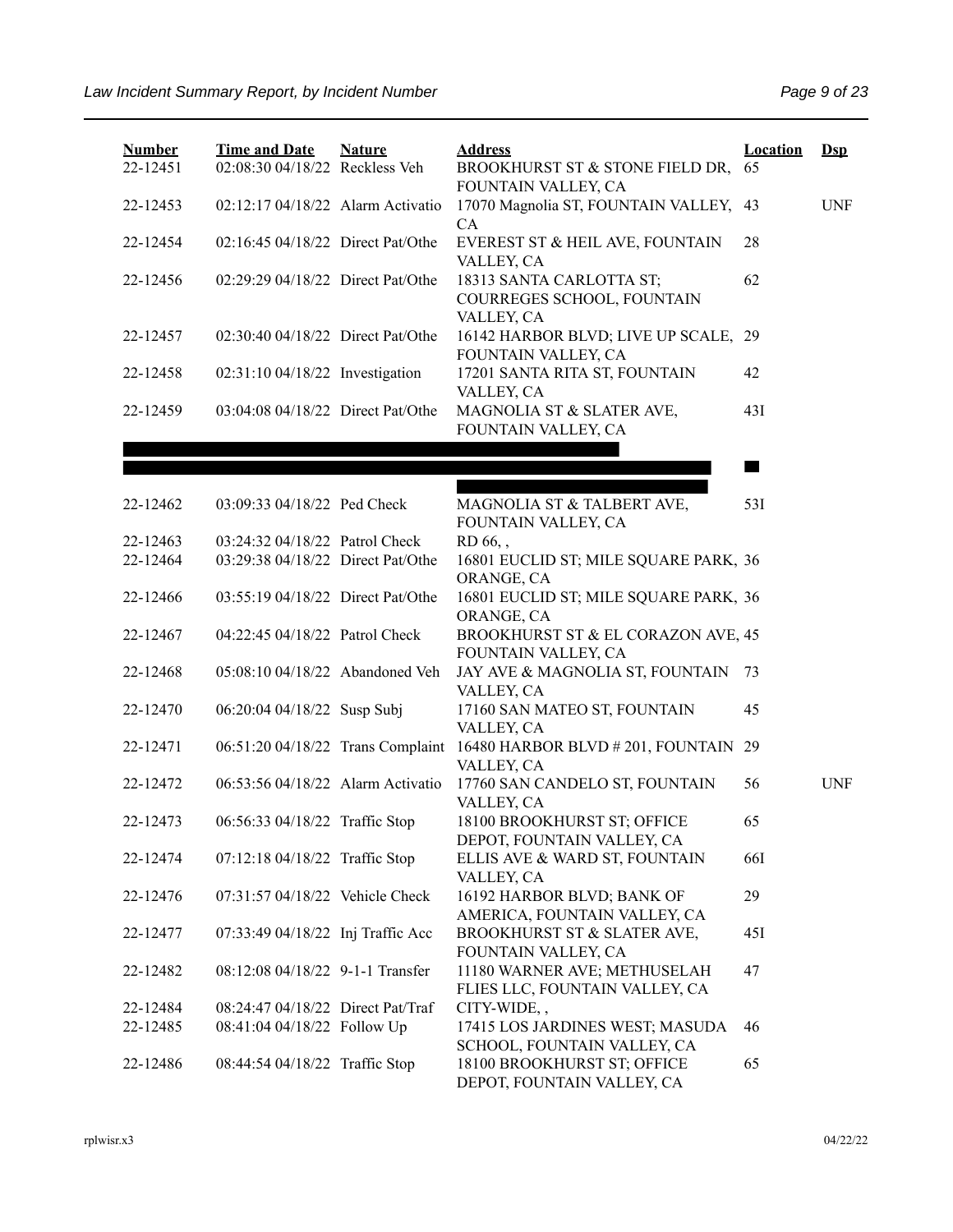| <b>Number</b><br>22-12487 | <b>Time and Date</b><br>08:45:22 04/18/22 Patrol Check | <b>Nature</b> | <b>Address</b><br>9125 RECREATION CIR; MOTEL 6,                                   | <b>Location</b><br>33 | $\mathbf{Dsp}$ |
|---------------------------|--------------------------------------------------------|---------------|-----------------------------------------------------------------------------------|-----------------------|----------------|
| 22-12488                  | 08:40:23 04/18/22 Check Well Bein                      |               | FOUNTAIN VALLEY, CA<br>16400 BROOKHURST ST; FV REC<br>CENTER, FOUNTAIN VALLEY, CA | 25                    |                |
| 22-12489                  | 08:48:23 04/18/22 Traffic Stop                         |               | 18111 BROOKHURST ST, FOUNTAIN<br>VALLEY, CA                                       | 64                    |                |
| 22-12490                  | 08:48:31 04/18/22 Illegal Parking                      |               | 10280 WARNER AVE # G, FOUNTAIN<br>VALLEY, CA                                      | 45                    |                |
| 22-12491                  | 08:50:54 04/18/22 Registrant                           |               | 10052 QUAIL CRT, FOUNTAIN VALLEY,<br>CA                                           | 65                    |                |
| 22-12492                  | 08:58:02 04/18/22 Traffic Stop                         |               | BROOKHURST ST & TALBERT AVE,<br>FOUNTAIN VALLEY, CA                               | 551                   |                |
| 22-12493                  | 09:01:58 04/18/22 Traffic Stop                         |               | 18100 BROOKHURST ST; OFFICE<br>DEPOT, FOUNTAIN VALLEY, CA                         | 65                    |                |
|                           |                                                        |               |                                                                                   |                       |                |
|                           |                                                        |               |                                                                                   |                       |                |
| 22-12495                  | 09:10:37 04/18/22 Traffic Stop                         |               | 18100 BROOKHURST ST; OFFICE<br>DEPOT, FOUNTAIN VALLEY, CA                         | 65                    |                |
| 22-12496                  | 09:14:49 04/18/22 Traffic Stop                         |               | TALBERT AVE & WARD ST, FOUNTAIN<br>VALLEY, CA                                     | 56I                   |                |
| 22-12497                  | 09:20:51 04/18/22 Traffic Stop                         |               | 18100 BROOKHURST ST; OFFICE<br>DEPOT, FOUNTAIN VALLEY, CA                         | 65                    |                |
| 22-12498                  | 09:28:14 04/18/22 Traffic Stop                         |               | 18100 BROOKHURST ST; OFFICE<br>DEPOT, FOUNTAIN VALLEY, CA                         | 65                    |                |
| 22-12499                  | 09:29:27 04/18/22 Vehicle Check                        |               | 16566 NEWHOPE ST; LOS AMIGOS HS,<br>FOUNTAIN VALLEY, CA                           | 38                    |                |
| 22-12500                  | 09:43:34 04/18/22 Traffic Stop                         |               | 18100 BROOKHURST ST; OFFICE                                                       | 65                    |                |
| 22-12501                  | 09:43:59 04/18/22 Traffic Stop                         |               | DEPOT, FOUNTAIN VALLEY, CA<br>18122 BROOKHURST ST # 2; DUNKIN                     | 65                    |                |
| 22-12503                  | 09:50:57 04/18/22 Traffic Stop                         |               | DONUTS, FOUNTAIN VALLEY, CA<br>18120 BROOKHURST ST #1; FIRE                       | 65                    |                |
| 22-12504                  | 09:55:24 04/18/22 Traffic Stop                         |               | WINGS, FOUNTAIN VALLEY, CA<br>18100 BROOKHURST ST; OFFICE                         | 65                    |                |
| 22-12505                  | 09:57:51 04/18/22 Direct Pat/Traf                      |               | DEPOT, FOUNTAIN VALLEY, CA<br>BROOKHURST ST & ELLIS AVE,                          | 65I                   |                |
| 22-12506                  | 10:00:31 04/18/22 Traffic Stop                         |               | FOUNTAIN VALLEY, CA<br>BROOKHURST ST & ELLIS AVE,                                 | 65I                   |                |
| 22-12508                  | 10:02:45 04/18/22 Traffic Stop                         |               | FOUNTAIN VALLEY, CA<br>18122 BROOKHURST ST # 2; DUNKIN                            | 65                    |                |
| 22-12509                  | 10:06:54 04/18/22 Traffic Stop                         |               | DONUTS, FOUNTAIN VALLEY, CA<br>10844 ELLIS AVE; OC SANITATION                     | 76                    |                |
| 22-12510                  | 10:13:34 04/18/22 Traffic Stop                         |               | DISTRICT, FOUNTAIN VALLEY, CA<br>18100 BROOKHURST ST; OFFICE                      | 65                    |                |
| 22-12511                  | 10:13:54 04/18/22 Traffic Stop                         |               | DEPOT, FOUNTAIN VALLEY, CA<br>BROOKHURST ST & STONE FIELD DR,                     | 65                    |                |
| 22-12512                  | 10:20:25 04/18/22 Traffic Stop                         |               | FOUNTAIN VALLEY, CA<br>17966 BROOKHURST ST; SHELL GAS,                            | 55                    |                |
| 22-12513                  | 10:22:12 04/18/22 Traffic Stop                         |               | FOUNTAIN VALLEY, CA<br>NEWHOPE ST & TALBERT AVE,<br>FOUNTAIN VALLEY, CA           | 67                    |                |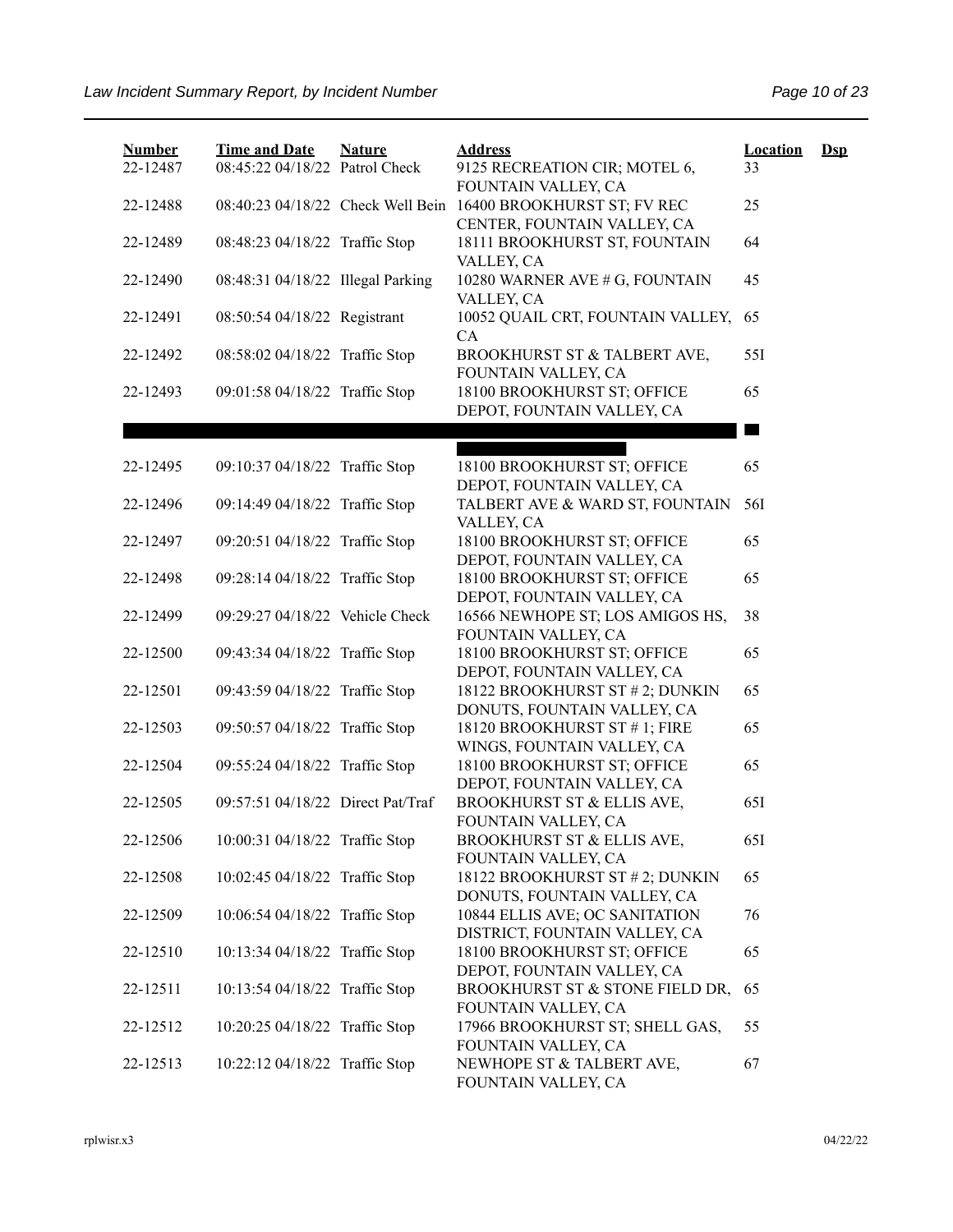| <b>Number</b> | <b>Time and Date</b>              | <b>Nature</b> | <b>Address</b>                                                                                           | <b>Location</b> | $Ds$ |
|---------------|-----------------------------------|---------------|----------------------------------------------------------------------------------------------------------|-----------------|------|
| 22-12514      | 10:26:08 04/18/22 Traffic Stop    |               | 18100 BROOKHURST ST; OFFICE<br>DEPOT, FOUNTAIN VALLEY, CA                                                | 65              |      |
| 22-12515      | 10:23:32 04/18/22 Fvmc Violation  |               | WARNER AVE & MT HOPE ST,<br>FOUNTAIN VALLEY, CA                                                          | 47              |      |
| 22-12517      | 10:27:10 04/18/22 Trans Complaint |               | 18959 MAGNOLIA ST, FOUNTAIN<br>VALLEY, CA                                                                | 72              |      |
| 22-12518      | 10:28:44 04/18/22 Traffic Stop    |               | BROOKHURST ST & TALBERT AVE,<br>FOUNTAIN VALLEY, CA                                                      | 55I             |      |
| 22-12520      | 10:34:20 04/18/22 9-1-1 Transfer  |               | 8620 EL LAGO AVE; FULTON PARK,<br>FOUNTAIN VALLEY, CA                                                    | 52              |      |
| 22-12522      | 10:49:03 04/18/22 Vehicle Check   |               | TALBERT AVE & THIRD ST, FOUNTAIN<br>VALLEY, CA                                                           | 63              |      |
| 22-12523      | 10:56:12 04/18/22 Abandoned Veh   |               | PALM ST & LA PALOMA AVE,<br>FOUNTAIN VALLEY, CA                                                          | 43              |      |
| 22-12528      | 12:03:55 04/18/22 9-1-1 Transfer  |               | 10545 SLATER AVE; 7 ELEVEN,<br>FOUNTAIN VALLEY, CA                                                       | 46              |      |
| 22-12532      | 12:22:08 04/18/22 9-1-1 Transfer  |               | 17911 BUSHARD ST; JASMINE SENIOR<br>APTS, FOUNTAIN VALLEY, CA                                            | 53              |      |
|               |                                   |               |                                                                                                          |                 |      |
|               |                                   |               |                                                                                                          |                 |      |
| 22-12535      | 13:44:14 04/18/22 Walkaway        |               | 17100 EUCLID ST; FV HOSPITAL,                                                                            | 47              |      |
| 22-12537      | 13:50:55 04/18/22 Trf Acc/Unk Inj |               | FOUNTAIN VALLEY, CA<br>BROOKHURST ST & QUAIL AVE,                                                        | 65              | ACT  |
| 22-12539      |                                   |               | FOUNTAIN VALLEY, CA<br>14:00:47 04/18/22 Check Well Bein HARBOR BLVD & LILAC AVE,<br>FOUNTAIN VALLEY, CA | 191             |      |
|               |                                   |               |                                                                                                          |                 |      |
| 22-12543      | 14:30:25 04/18/22 Abandoned Veh   |               | 11138 SUDITH AVE, FOUNTAIN VALLEY, 37                                                                    |                 |      |
| 22-12545      | 14:47:37 04/18/22 Keep The Peace  |               | CA<br>16416 EVEREST CIR, FOUNTAIN<br>VALLEY, CA                                                          | 28              |      |
| 22-12546      | 14:53:49 04/18/22 Follow Up       |               | 9614 TALBERT AVE, FOUNTAIN<br>VALLEY, CA                                                                 | 64              |      |
| 22-12547      | 14:56:06 04/18/22 Citizen Assist  |               | 12229 LOYA RIVER AVE, FOUNTAIN<br>VALLEY, CA                                                             | 29              |      |
| 22-12551      | 15:14:30 04/18/22 Rv Complaint    |               | LOS JARDINES WEST & LA LIMA ST,<br>FOUNTAIN VALLEY, CA                                                   | 56              |      |
| 22-12553      | 15:21:09 04/18/22 Trans Complaint |               | 10950 WARNER AVE; 7 ELEVEN,<br>FOUNTAIN VALLEY, CA                                                       | 46              |      |
| 22-12554      | 15:37:10 04/18/22 Dist Of Peac    |               | 18035 BROOKHURST ST, FOUNTAIN                                                                            | 64              |      |
| 22-12561      | 16:08:42 04/18/22 9-1-1 Transfer  |               | VALLEY, CA<br>15943 MT JACKSON ST, FOUNTAIN<br>VALLEY, CA                                                | 19              |      |
| 22-12562      | 16:05:31 04/18/22 Citizen Assist  |               | 9496 REVERE CRT, FOUNTAIN VALLEY, 53<br>CA                                                               |                 |      |
| 22-12564      | 16:29:56 04/18/22 Traffic Control |               | BUSHARD ST & TALBERT AVE,<br>FOUNTAIN VALLEY, CA                                                         | 54I             |      |

rplwisr.x3 04/22/22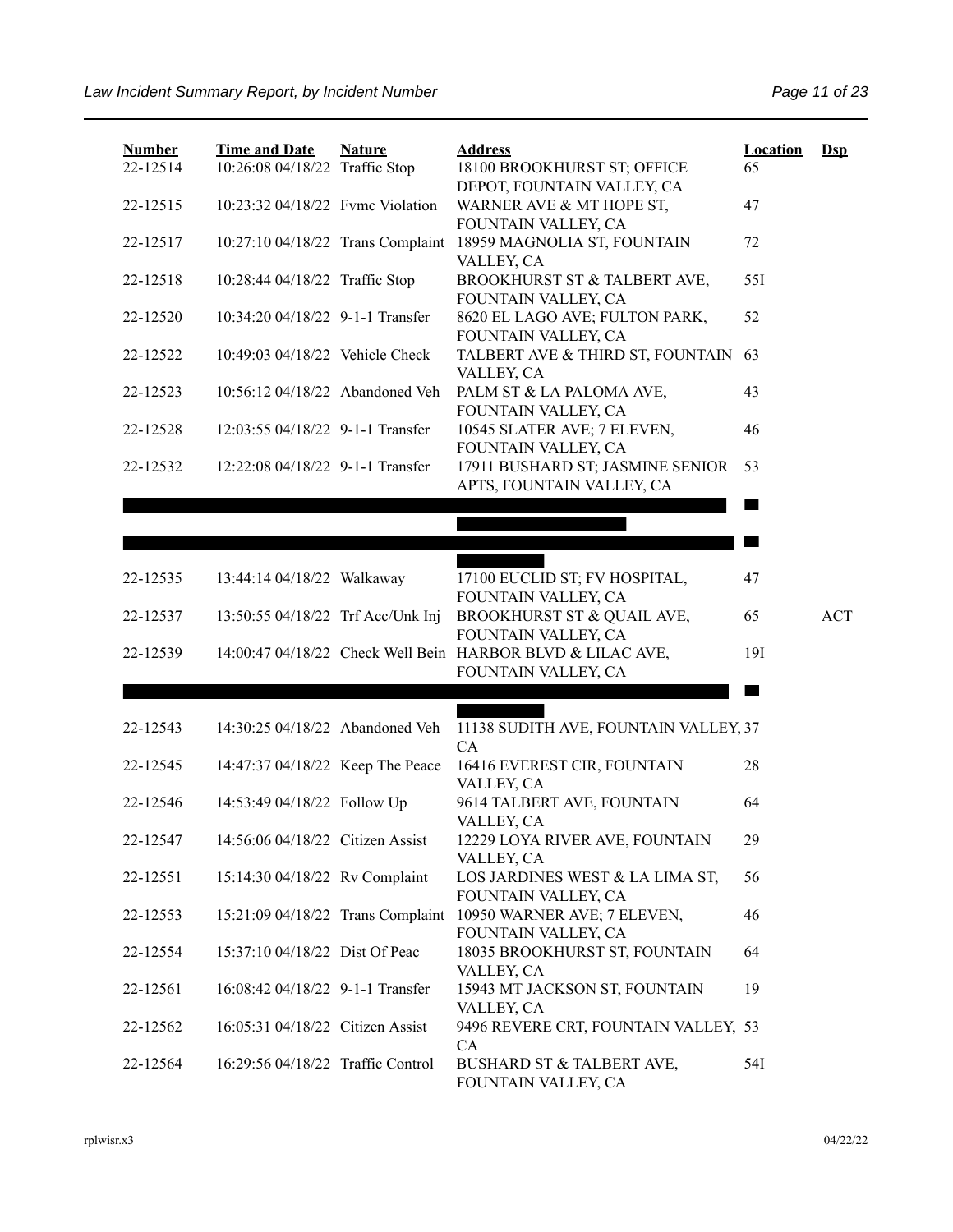| <b>Number</b><br>22-12565 | <b>Time and Date</b><br>16:33:49 04/18/22 Veh Burg Rpt | <b>Nature</b> | <b>Address</b><br>16643 SILKTREE ST, FOUNTAIN                                        | <b>Location</b><br>34 | $\mathbf{Dsp}$ |
|---------------------------|--------------------------------------------------------|---------------|--------------------------------------------------------------------------------------|-----------------------|----------------|
| 22-12566                  | 16:41:12 04/18/22 Grand Theft Rpt                      |               | VALLEY, CA<br>11358 DELPHINIUM AVE, FOUNTAIN                                         | 27                    |                |
| 22-12567                  | 16:54:02 04/18/22 Petty Theft Now                      |               | VALLEY, CA<br>16201 HARBOR BLVD # A; WALGREENS, 28                                   |                       |                |
| 22-12570                  | 17:12:45 04/18/22 Susp Subj                            |               | FOUNTAIN VALLEY, CA<br>11057 SUDITH AVE, FOUNTAIN VALLEY, 37                         |                       |                |
| 22-12571                  | 17:32:43 04/18/22 Rv Complaint                         |               | CA<br>SAN PASQUAL ST & NIGHTINGALE                                                   | 75                    |                |
| 22-12572                  | 17:34:59 04/18/22 Drunk Driver                         |               | AVE, FOUNTAIN VALLEY, CA<br>9476 KIWI CIR, FOUNTAIN VALLEY, CA 63                    |                       |                |
| 22-12573                  | 17:52:09 04/18/22 Vehicle Check                        |               | 16400 BROOKHURST ST; FV REC<br>CENTER; ACCESS ROAD, FOUNTAIN<br>VALLEY, CA           | 25                    |                |
| 22-12575                  | 18:04:16 04/18/22 Susp Subj                            |               | 11086 SUDITH AVE, FOUNTAIN VALLEY, 37<br><b>CA</b>                                   |                       |                |
| 22-12577                  | 18:35:52 04/18/22 Traffic Hazard                       |               | TALBERT AVE & EUCLID ST, FOUNTAIN 57I<br>VALLEY, CA                                  |                       |                |
| 22-12579                  |                                                        |               | 18:45:17 04/18/22 Check Well Bein EUCLID ST & WARNER AVE, FOUNTAIN 37I<br>VALLEY, CA |                       |                |
| 22-12580                  | 18:53:02 04/18/22 Traffic Stop                         |               | ELLIS AVE & BROOKHURST ST,<br>FOUNTAIN VALLEY, CA                                    | 65I                   |                |
| 22-12581                  |                                                        |               | 19:08:43 04/18/22 Occupied Veh Ch JAY AVE & MAGNOLIA ST, FOUNTAIN<br>VALLEY, CA      | 73                    |                |
| 22-12585                  | 20:05:36 04/18/22 Direct Pat/Traf                      |               | BROOKHURST ST & ELLIS AVE,<br>FOUNTAIN VALLEY, CA                                    | 65I                   |                |
| 22-12586                  | 20:12:34 04/18/22 Traffic Stop                         |               | BROOKHURST ST & ELLIS AVE,<br>FOUNTAIN VALLEY, CA                                    | 65I                   |                |
| 22-12587                  | 20:21:50 04/18/22 Traffic Stop                         |               | BROOKHURST ST & QUAIL AVE,<br>FOUNTAIN VALLEY, CA                                    | 65                    |                |
| 22-12588                  | 20:41:51 04/18/22 Traffic Stop                         |               | EUCLID ST & SLATER AVE;EOF,<br>FOUNTAIN VALLEY, CA                                   | 47I                   |                |
| 22-12590                  | 20:57:43 04/18/22 Outside Agency                       |               | 18071 MT WASHINGTON ST # A,<br>FOUNTAIN VALLEY, CA                                   | 67                    |                |
| 22-12592                  | 21:19:48 04/18/22 Susp Veh                             |               | 18743 PALM ST, FOUNTAIN VALLEY, CA 73                                                |                       |                |
| 22-12593                  | 21:22:40 04/18/22 Vehicle Check                        |               | 8611 SHADOW LN, FOUNTAIN VALLEY, 62<br>СA                                            |                       |                |
| 22-12594                  | 21:28:51 04/18/22 Patrol Check                         |               | 16142 HARBOR BLVD; LIVE UP SCALE, 29<br>FOUNTAIN VALLEY, CA                          |                       |                |
| 22-12595                  | 21:36:58 04/18/22 Alarm Activatio                      |               | 18325 MT BALDY CIR, FOUNTAIN<br>VALLEY, CA                                           | 66                    | <b>UNF</b>     |
| 22-12596                  | 21:41:44 04/18/22 Traffic Stop                         |               | BROOKHURST ST & HEIL AVE,<br>FOUNTAIN VALLEY, CA                                     | 25I                   |                |
| 22-12597                  | 21:48:23 04/18/22 Susp Subj                            |               | 17550 BROOKHURST ST; AYRES HOTEL 55<br>FOUNTAIN VALLEY, FOUNTAIN<br>VALLEY, CA       |                       |                |
| 22-12598                  | 22:00:28 04/18/22 9-1-1 Transfer                       |               | 9700 POPPY CIR, FOUNTAIN VALLEY,<br>CA                                               | 24                    |                |
| 22-12599                  |                                                        |               | 22:27:38 04/18/22 Check Well Bein 18525 PLUMOSA ST, FOUNTAIN<br>VALLEY, CA           | 73                    |                |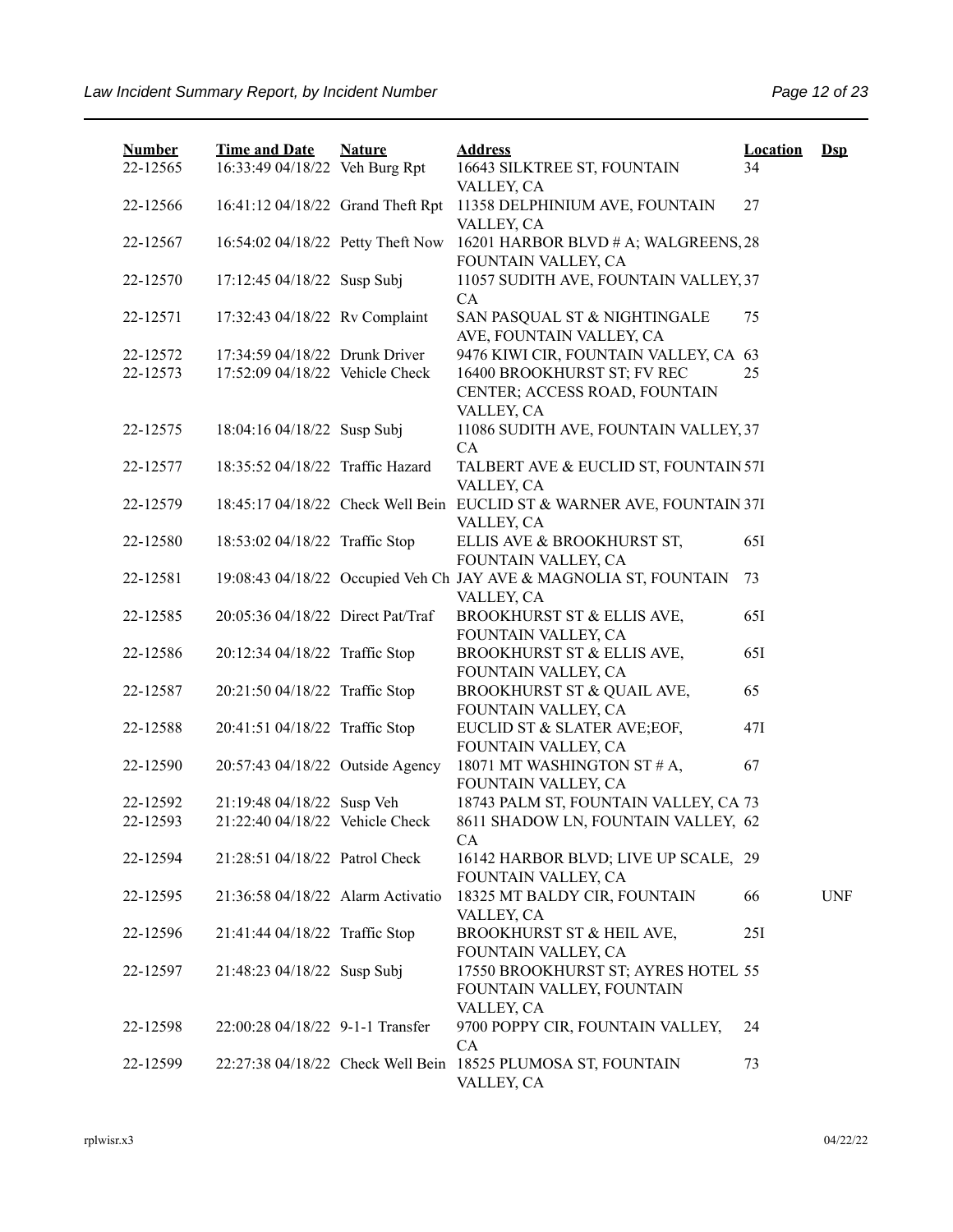| <b>Number</b><br>22-12600 | <b>Time and Date</b><br>22:37:30 04/18/22 Neighbor Disput | <b>Nature</b> | <b>Address</b><br>17686 SAN MARINO CIR, FOUNTAIN               | <b>Location</b><br>55 | $\mathbf{Dsp}$ |
|---------------------------|-----------------------------------------------------------|---------------|----------------------------------------------------------------|-----------------------|----------------|
| 22-12601                  | 22:52:30 04/18/22 Patrol Check                            |               | VALLEY, CA<br>11899 MANSA CRT, FOUNTAIN VALLEY, 38<br>CA       |                       |                |
| 22-12602                  | 01:21:42 04/19/22 Traffic Hazard                          |               | SAN MATEO ST & LA ALAMEDA AVE,<br>FOUNTAIN VALLEY, CA          | - 45                  |                |
| 22-12603                  | 01:29:55 04/19/22 Patrol Check                            |               | 16142 HARBOR BLVD; LIVE UP SCALE, 29<br>FOUNTAIN VALLEY, CA    |                       |                |
| 22-12604                  | 01:35:41 04/19/22 Bike Stop                               |               | MAGNOLIA ST & HEIL AVE, FOUNTAIN 23I<br>VALLEY, CA             |                       |                |
| 22-12605                  | 01:41:47 04/19/22 Patrol Check                            |               | 16400 BROOKHURST ST; FV REC<br>CENTER, FOUNTAIN VALLEY, CA     | 25                    |                |
| 22-12606                  | 01:47:43 04/19/22 Non Injury Tc                           |               | LA ESTRELLA AVE & SANTA LUCIA ST, 42<br>FOUNTAIN VALLEY, CA    |                       |                |
| 22-12607                  | 01:59:51 04/19/22 Vehicle Check                           |               | EUCLID ST & LAVENDER AVE,<br>FOUNTAIN VALLEY, CA               | 37                    |                |
| 22-12608                  | 03:05:00 04/19/22 Traffic Stop                            |               | TALBERT AVE & BAY ST, FOUNTAIN<br>VALLEY, CA                   | 63                    |                |
| 22-12610                  | 03:27:50 04/19/22 Traffic Stop                            |               | BROOKHURST ST & SLATER AVE,<br>FOUNTAIN VALLEY, CA             | 45I                   |                |
| 22-12611                  | 05:07:34 04/19/22 Alarm Activatio                         |               | 17101 BUSHARD ST, FOUNTAIN<br>VALLEY, CA                       | 43                    | <b>UNF</b>     |
| 22-12616                  | 06:35:09 04/19/22 Traffic Stop                            |               | 18100 BROOKHURST ST; OFFICE<br>DEPOT, FOUNTAIN VALLEY, CA      | 65                    |                |
| 22-12618                  | 06:43:08 04/19/22 Traffic Stop                            |               | 18122 BROOKHURST ST # 2; DUNKIN<br>DONUTS, FOUNTAIN VALLEY, CA | 65                    |                |
| 22-12620                  | 07:02:39 04/19/22 Traffic Stop                            |               | 18100 BROOKHURST ST; OFFICE<br>DEPOT, FOUNTAIN VALLEY, CA      | 65                    |                |
| 22-12623                  | 07:12:01 04/19/22 Traffic Stop                            |               | 18100 BROOKHURST ST; OFFICE<br>DEPOT, FOUNTAIN VALLEY, CA      | 65                    |                |
| 22-12624                  | 07:33:43 04/19/22 Traffic Stop                            |               | 18100 BROOKHURST ST; OFFICE<br>DEPOT, FOUNTAIN VALLEY, CA      | 65                    |                |
| 22-12626                  | 07:55:49 04/19/22 Traffic Stop                            |               | 18100 BROOKHURST ST; OFFICE<br>DEPOT, FOUNTAIN VALLEY, CA      | 65                    |                |
| 22-12627                  | 08:10:40 04/19/22 Direct Pat/Traf                         |               | BROOKHURST ST & ELLIS AVE,<br>FOUNTAIN VALLEY, CA              | 65I                   |                |
| 22-12628                  | 08:12:48 04/19/22 Traffic Stop                            |               | 18100 BROOKHURST ST; OFFICE<br>DEPOT, FOUNTAIN VALLEY, CA      | 65                    |                |
| 22-12629                  | 08:15:49 04/19/22 Indecent Exp Rt                         |               | TALBERT AVE & NEWHOPE ST,<br>FOUNTAIN VALLEY, CA               | 67                    |                |
| 22-12631                  | 08:34:45 04/19/22 Traffic Stop                            |               | 18405 BROOKHURST ST; RALPHS,<br>FOUNTAIN VALLEY, CA            | 64                    |                |
| 22-12632                  | 08:38:59 04/19/22 Traffic Stop                            |               | BUSHARD ST & TALBERT AVE; SOUTH 54I<br>OF, FOUNTAIN VALLEY, CA |                       |                |
| 22-12633                  | 09:12:00 04/19/22 Traffic Stop                            |               | TALBERT AVE & FOSTER ST; SW LOT,<br>FOUNTAIN VALLEY, CA        | 54                    |                |
| 22-12634                  | 09:24:25 04/19/22 Traffic Stop                            |               | 18122 BROOKHURST ST # 2; DUNKIN<br>DONUTS, FOUNTAIN VALLEY, CA | 65                    |                |
| 22-12635                  | 09:44:33 04/19/22 Fraud Rpt                               |               | 11300 WARNER AVE # B312, FOUNTAIN 47<br>VALLEY, CA             |                       |                |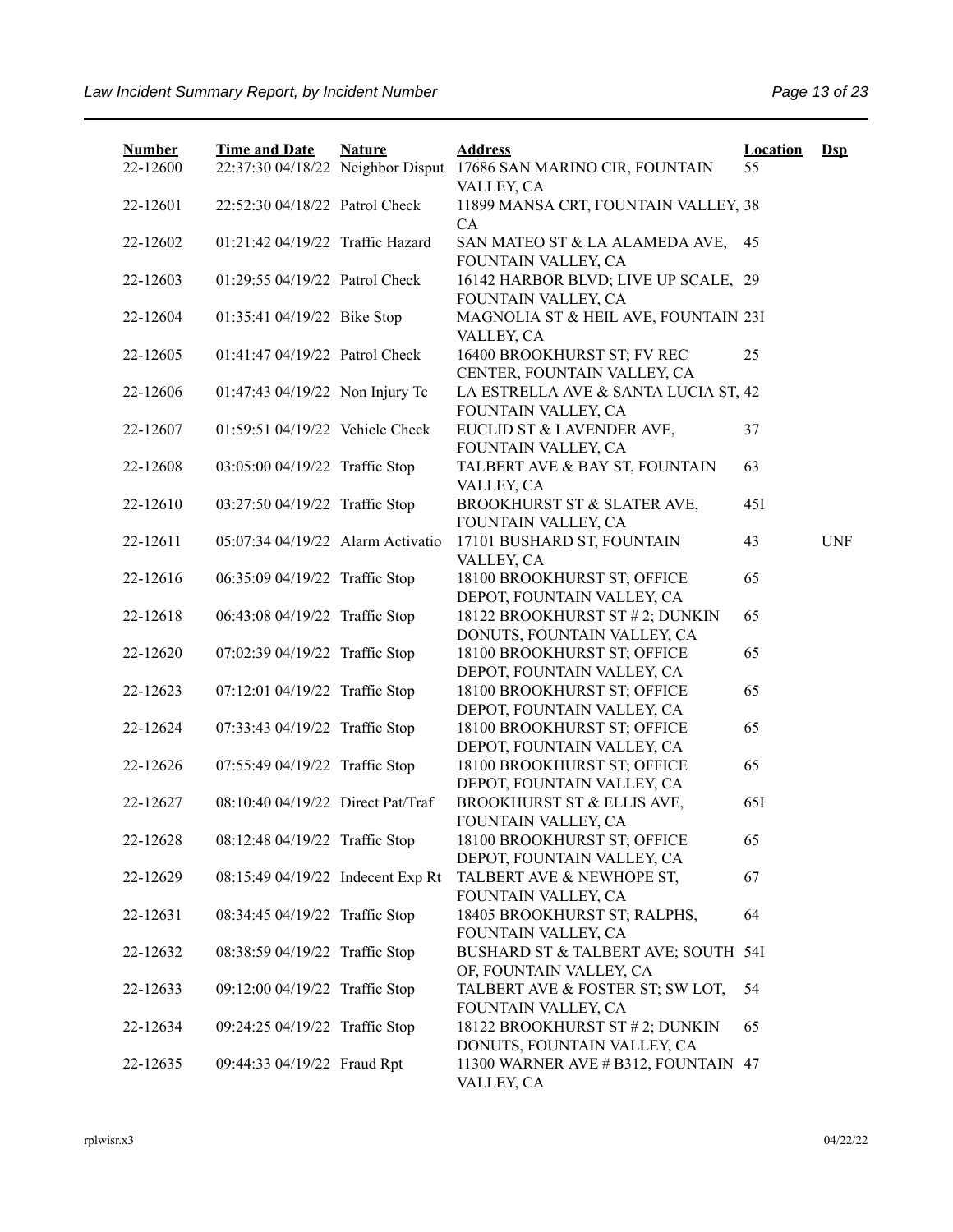| <b>Number</b><br>22-12637 | <b>Time and Date</b>                                             | <b>Nature</b> | <b>Address</b><br>10:02:40 04/19/22 Check Well Bein 15990 BROOKHURST ST; WALGREENS, 15 | <b>Location</b>           | $\mathbf{Dsp}$ |
|---------------------------|------------------------------------------------------------------|---------------|----------------------------------------------------------------------------------------|---------------------------|----------------|
| 22-12638                  | 10:26:37 04/19/22 Traffic Stop                                   |               | FOUNTAIN VALLEY, CA<br>18100 BROOKHURST ST; OFFICE<br>DEPOT, FOUNTAIN VALLEY, CA       | 65                        |                |
| 22-12640                  | 10:38:21 04/19/22 Outside Agency                                 |               | 11770 WARNER AVE, FOUNTAIN<br>VALLEY, CA                                               | 48                        |                |
| 22-12642<br>22-12643      | 10:52:12 04/19/22 Follow Up<br>11:06:28 04/19/22 Trans Complaint |               | 3605 W HAZARD SANTA ANA,,<br>18461 BROOKHURST ST, FOUNTAIN<br>VALLEY, CA               | 64                        |                |
| 22-12644                  | 11:11:38 04/19/22 Keep The Peace                                 |               | 17191 BUTTONWOOD ST, FOUNTAIN<br>VALLEY, CA                                            | 44                        |                |
|                           |                                                                  |               |                                                                                        | <b>The Second Service</b> |                |
| 22-12646                  |                                                                  |               | 11:43:30 04/19/22 Trans Complaint 17520 BROOKHURST ST; ARCO,<br>FOUNTAIN VALLEY, CA    | 55                        |                |
| 22-12648                  | 12:06:03 04/19/22 Public Works                                   |               | NEWHOPE ST & COLEY RIVER CIR,<br>FOUNTAIN VALLEY, CA                                   | 48                        |                |
| 22-12649                  | 12:11:20 04/19/22 Citizen Assist                                 |               | 9202 WINTERGREEN CIR, FOUNTAIN<br>VALLEY, CA                                           | 23                        |                |
| 22-12650                  | 12:15:51 04/19/22 Vehicle Check                                  |               | JAY AVE & MAGNOLIA ST, FOUNTAIN<br>VALLEY, CA                                          | 73                        |                |
| 22-12651                  | 12:17:55 04/19/22 Vehicle Check                                  |               | 17070 Magnolia ST; ALDI, FOUNTAIN<br>VALLEY, CA                                        | 43                        |                |
| 22-12652                  |                                                                  |               | 12:30:35 04/19/22 Check Well Bein 16279 MT BADEN POWELL ST,<br>FOUNTAIN VALLEY, CA     | 27                        |                |
| 22-12653                  |                                                                  |               | 12:44:09 04/19/22 Check Well Bein LILAC AVE & RICHARDSON ST,<br>FOUNTAIN VALLEY, CA    | 18                        |                |
| 22-12654                  |                                                                  |               | 12:49:12 04/19/22 Occupied Veh Ch LOS CANARIOS ST & ELLIS AVE,<br>FOUNTAIN VALLEY, CA  | 65                        |                |
| 22-12656                  | 12:59:31 04/19/22 Person Down                                    |               | MAGNOLIA ST & NIGHTINGALE AVE,<br>FOUNTAIN VALLEY, CA                                  | 72                        |                |
| 22-12658                  | 13:12:20 04/19/22 Keep The Peace                                 |               | 16151 HARBOR BLVD, FOUNTAIN<br>VALLEY, CA                                              | 28                        |                |
|                           |                                                                  |               |                                                                                        |                           |                |
| 22-12663                  | 13:57:06 04/19/22 Keep The Peace                                 |               | 9125 RECREATION CIR; MOTEL 6,<br>FOUNTAIN VALLEY, CA                                   | 33                        |                |
| 22-12664                  | 14:08:22 04/19/22 Keep The Peace                                 |               | 10711 PEONY CIR, FOUNTAIN VALLEY, 16<br><b>CA</b>                                      |                           |                |
| 22-12666                  | 14:32:11 04/19/22 Vehicle Check                                  |               | JAY AVE & MAGNOLIA ST, FOUNTAIN<br>VALLEY, CA                                          | 73                        |                |
| 22-12667                  | 14:48:43 04/19/22 Patrol Check                                   |               | 17415 LOS JARDINES WEST; MASUDA<br>SCHOOL, FOUNTAIN VALLEY, CA                         | 46                        |                |
| 22-12668                  | 15:02:34 04/19/22 Abandoned Veh                                  |               | 17061 ROSS ST, FOUNTAIN VALLEY, CA 42                                                  |                           |                |
| 22-12670                  | 15:13:38 04/19/22 Other Type Call                                |               | 18856 BROOKHURST ST; SUSHI PLUS,<br>FOUNTAIN VALLEY, CA                                | 75                        |                |
| 22-12671                  | 15:18:45 04/19/22 9-1-1 Transfer                                 |               | 9002 TALBERT AVE, FOUNTAIN<br>VALLEY, CA                                               | 63                        |                |
| 22-12674                  | 15:34:35 04/19/22 9-1-1 Open Line                                |               | 12229 LOYA RIVER AVE, FOUNTAIN<br>VALLEY, CA                                           | 29                        |                |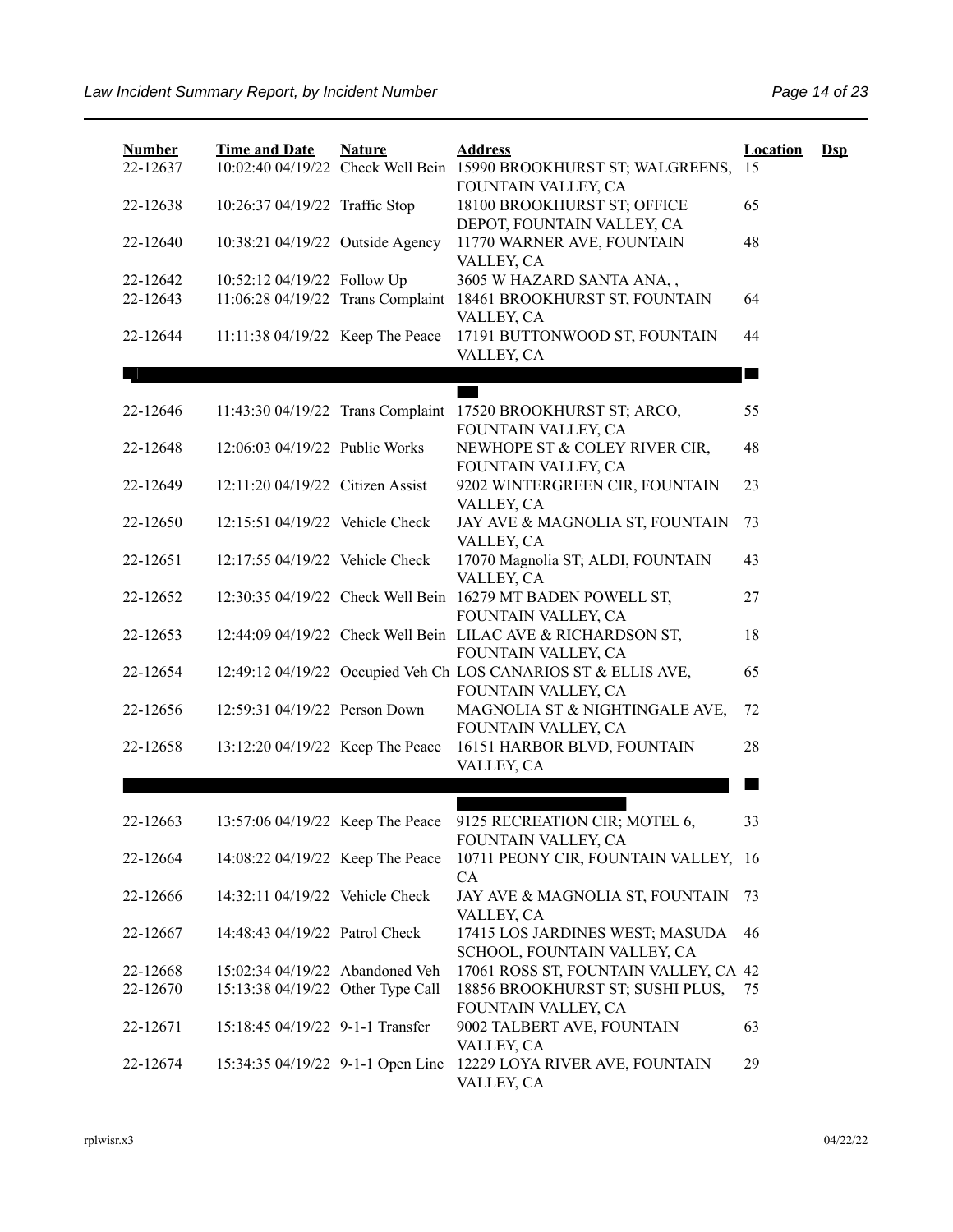| <b>Number</b> | <b>Time and Date</b>              | <b>Nature</b> | <b>Address</b>                                                                      | <b>Location</b> | $Ds$ |
|---------------|-----------------------------------|---------------|-------------------------------------------------------------------------------------|-----------------|------|
|               |                                   |               |                                                                                     |                 |      |
| 22-12677      | 16:24:19 04/19/22 Drunk Driver    |               | BUSHARD ST & TALBERT AVE,<br>FOUNTAIN VALLEY, CA                                    | 54I             |      |
| 22-12679      | 17:28:11 04/19/22 Vandalism Rpt   |               | 10062 LOS COYOTES CRT, FOUNTAIN<br>VALLEY, CA                                       | 75              |      |
| 22-12681      | 17:36:18 04/19/22 Keep The Peace  |               | 17375 BROOKHURST ST #47,<br>FOUNTAIN VALLEY, CA                                     | 44              |      |
| 22-12682      | 17:41:25 04/19/22 Dist Of Peac    |               | BROOKHURST ST & EDINGER AVE,<br>FOUNTAIN VALLEY, CA                                 | 15I             |      |
| 22-12685      | 18:43:25 04/19/22 Follow Up       |               | 9125 RECREATION CIR; MOTEL 6,<br>FOUNTAIN VALLEY, CA                                | 33              |      |
| 22-12689      | 18:57:12 04/19/22 Traffic Stop    |               | WARNER AVE & BUSHARD ST,<br>FOUNTAIN VALLEY, CA                                     | 34I             |      |
| 22-12690      |                                   |               | 18:55:53 04/19/22 Check Well Bein 17145 SAN MATEO ST # K, FOUNTAIN<br>VALLEY, CA    | 45              |      |
|               |                                   |               |                                                                                     |                 |      |
|               |                                   |               |                                                                                     |                 |      |
| 22-12692      | 19:14:18 04/19/22 Hailed By Citiz |               | BROOKHURST ST & WARNER AVE;<br>NOF, FOUNTAIN VALLEY, CA                             | 35I             |      |
| 22-12693      | 19:36:46 04/19/22 Petty Theft Now |               | 16061 BROOKHURST ST; ALBERTSONS, 24<br>FOUNTAIN VALLEY, CA                          |                 |      |
| 22-12694      |                                   |               | 19:42:18 04/19/22 Trans Complaint LILAC AVE & RICHARDSON ST,<br>FOUNTAIN VALLEY, CA | 28              |      |
| 22-12695      | 19:56:54 04/19/22 Signal Issue    |               | EUCLID ST & ELLIS AVE, FOUNTAIN<br>VALLEY, CA                                       | 76              |      |
| 22-12697      | 20:29:02 04/19/22 Direct Pat/Traf |               | HARBOR BLVD & HEIL AVE, FOUNTAIN 29I<br>VALLEY, CA                                  |                 |      |
| 22-12698      | 20:32:37 04/19/22 Follow Up       |               | 18579 BROOKHURST ST; ALBERTSONS, 74<br>FOUNTAIN VALLEY, CA                          |                 |      |
| 22-12699      | 20:35:26 04/19/22 Traffic Stop    |               | HARBOR BLVD & LILAC AVE,<br>FOUNTAIN VALLEY, CA                                     | 19I             |      |
| 22-12700      | 20:47:46 04/19/22 Citizen Assist  |               | 17100 EUCLID ST; FV HOSPITAL,<br>FOUNTAIN VALLEY, CA                                | 47              |      |
| 22-12701      | 20:53:40 04/19/22 Trans Complaint |               | 16400 BROOKHURST ST; FV REC<br>CENTER, FOUNTAIN VALLEY, CA                          | 25              |      |
| 22-12702      | 21:04:43 04/19/22 Ped Check       |               | 16192 HARBOR BLVD; BANK OF<br>AMERICA, FOUNTAIN VALLEY, CA                          | 29              |      |
| 22-12703      | 21:09:18 04/19/22 Traffic Stop    |               | HARBOR BLVD & LILAC AVE;NOF,<br>FOUNTAIN VALLEY, CA                                 | 191             |      |
| 22-12704      | 21:20:33 04/19/22 Traffic Stop    |               | HARBOR BLVD & EDINGER AVE,<br>FOUNTAIN VALLEY, CA                                   | 29              |      |
| 22-12705      | 21:30:43 04/19/22 Traffic Stop    |               | EDINGER AVE & EUCLID ST, FOUNTAIN 17I<br>VALLEY, CA                                 |                 |      |
| 22-12706      | 21:47:55 04/19/22 Traffic Stop    |               | LILAC / GATES,,                                                                     |                 |      |
| 22-12707      | 21:54:04 04/19/22 Ped Check       |               | HARBOR BLVD & LILAC AVE; NW<br>CORNER, FOUNTAIN VALLEY, CA                          | 19I             |      |
| 22-12708      | 21:54:28 04/19/22 Traffic Stop    |               | 16101 HARBOR BLVD; CARLS JR,<br>FOUNTAIN VALLEY, CA                                 | 28              |      |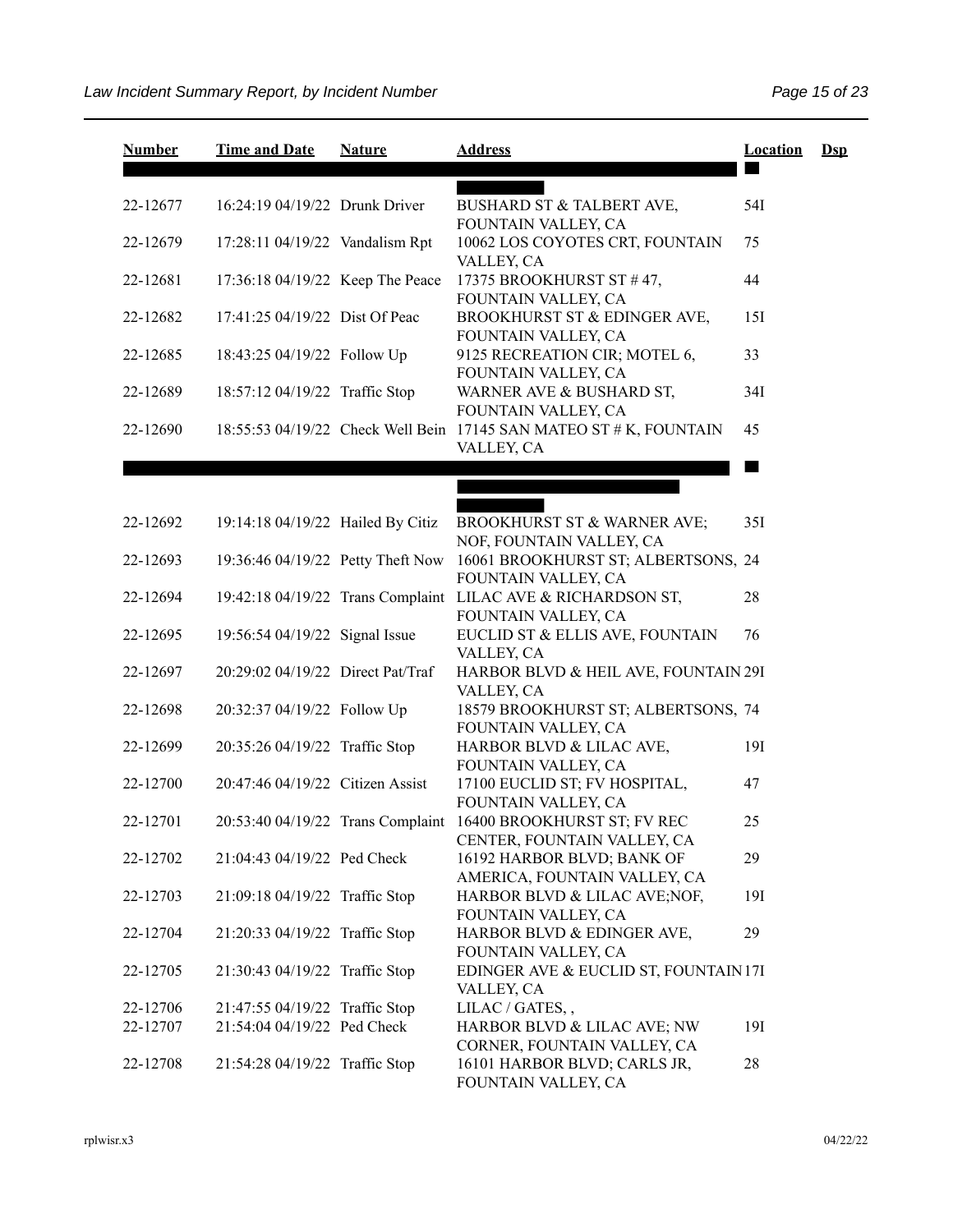| <b>Number</b><br>22-12709 | <b>Time and Date</b><br>22:21:10 04/19/22 Drunk Driver | <b>Nature</b> | <b>Address</b><br>EUCLID ST & ELLIS AVE, FOUNTAIN                                          | <b>Location</b><br>76 | $\mathbf{Dsp}$ |
|---------------------------|--------------------------------------------------------|---------------|--------------------------------------------------------------------------------------------|-----------------------|----------------|
| 22-12710                  | 22:31:28 04/19/22 Ped Check                            |               | VALLEY, CA<br>HARBOR BLVD & EDINGER AVE,<br>FOUNTAIN VALLEY, CA                            | 29                    |                |
| 22-12711                  | 22:59:33 04/19/22 Traffic Stop                         |               | MAGNOLIA ST & HEIL AVE, FOUNTAIN 23I<br>VALLEY, CA                                         |                       |                |
| 22-12712                  | 23:07:47 04/19/22 Traffic Stop                         |               | BROOKHURST ST & EDINGER AVE;<br>NOF, FOUNTAIN VALLEY, CA                                   | 15I                   |                |
| 22-12713                  | 00:45:38 04/20/22 Traffic Stop                         |               | MAGNOLIA ST & TALBERT AVE,<br>FOUNTAIN VALLEY, CA                                          | 53I                   |                |
| 22-12714                  | 00:53:58 04/20/22 Traffic Stop                         |               | BROOKHURST ST & TALBERT AVE,<br>FOUNTAIN VALLEY, CA                                        | 55I                   |                |
| 22-12715                  | 01:30:14 04/20/22 Traffic Stop                         |               | BROOKHURST ST & SLATER AVE,<br>FOUNTAIN VALLEY, CA                                         | 45I                   |                |
| 22-12717                  | 01:57:59 04/20/22 Patrol Check                         |               | THE SECTORS,,                                                                              |                       |                |
| 22-12718                  | 02:03:45 04/20/22 Ped Check                            |               | 16400 BROOKHURST ST; FV REC<br>CENTER; MAINTENCE BLDG,<br>FOUNTAIN VALLEY, CA              | 25                    |                |
| 22-12719                  | 03:05:20 04/20/22 Direct Pat/Othe                      |               | 16801 EUCLID ST; MILE SQUARE PARK, 36<br>ORANGE, CA                                        |                       |                |
| 22-12720                  | 04:19:42 04/20/22 Vehicle Check                        |               | 17272 NEWHOPE ST; LOS CABALLEROS 48<br>RACQUET AND SPORT; NORTH OF,<br>FOUNTAIN VALLEY, CA |                       |                |
| 22-12722                  | 04:46:36 04/20/22 Fire                                 |               | 11655 COLEY RIVER CIR, FOUNTAIN<br>VALLEY, CA                                              | 48                    |                |
| 22-12723                  | 05:54:12 04/20/22 Vehicle Check                        |               | LJE,,                                                                                      |                       |                |
| 22-12724                  | 06:51:11 04/20/22 Alarm Activatio                      |               | 17235 NEWHOPE ST, FOUNTAIN<br>VALLEY, CA                                                   | 47                    | <b>UNF</b>     |
| 22-12725                  | 07:06:19 04/20/22 Fvmc Violation                       |               | LA LILA LN & LA ROSA LN, FOUNTAIN 56<br>VALLEY, CA                                         |                       |                |
| 22-12726                  | 07:17:59 04/20/22 Non Injury Tc                        |               | BROOKHURST ST & TALBERT AVE,<br>FOUNTAIN VALLEY, CA                                        | 55I                   |                |
| 22-12727                  | 07:25:41 04/20/22 Street Sweeping                      |               | 10200 SLATER AVE, FOUNTAIN VALLEY, 55<br><b>CA</b>                                         |                       |                |
| 22-12728                  | 07:38:26 04/20/22 Traffic Stop                         |               | 17971 BROOKHURST ST; BERRI<br>BROTHERS GAS, FOUNTAIN VALLEY,<br>CA                         | 54                    |                |
| 22-12729                  | 07:43:31 04/20/22 Trans Complaint                      |               | 18920 BROOKHURST ST; GROCERY<br>OUTLET, FOUNTAIN VALLEY, CA                                | 75                    |                |
| 22-12730                  | 07:54:15 04/20/22 Traffic Stop                         |               | BROOKHURST ST & STONE FIELD DR,<br>FOUNTAIN VALLEY, CA                                     | 65                    |                |
| 22-12732                  | 08:20:10 04/20/22 Traffic Stop                         |               | TALBERT AVE & 405, FOUNTAIN<br>VALLEY, CA                                                  | 55                    |                |
| 22-12733                  | 08:30:51 04/20/22 Direct Pat/Traf                      |               | CITY-WIDE,,                                                                                |                       |                |
| 22-12734                  | 08:34:01 04/20/22 Traffic Stop                         |               | TALBERT AVE & 405, FOUNTAIN<br>VALLEY, CA                                                  | 55                    |                |
| 22-12736                  | 08:47:50 04/20/22 Grand Theft Rpt                      |               | 18265 MT BALDY CIR, FOUNTAIN<br>VALLEY, CA                                                 | 66                    |                |
| 22-12737                  | 08:52:46 04/20/22 Trf Acc/Unk Inj                      |               | BROOKHURST ST & HEIL AVE,<br>FOUNTAIN VALLEY, CA                                           | 25I                   |                |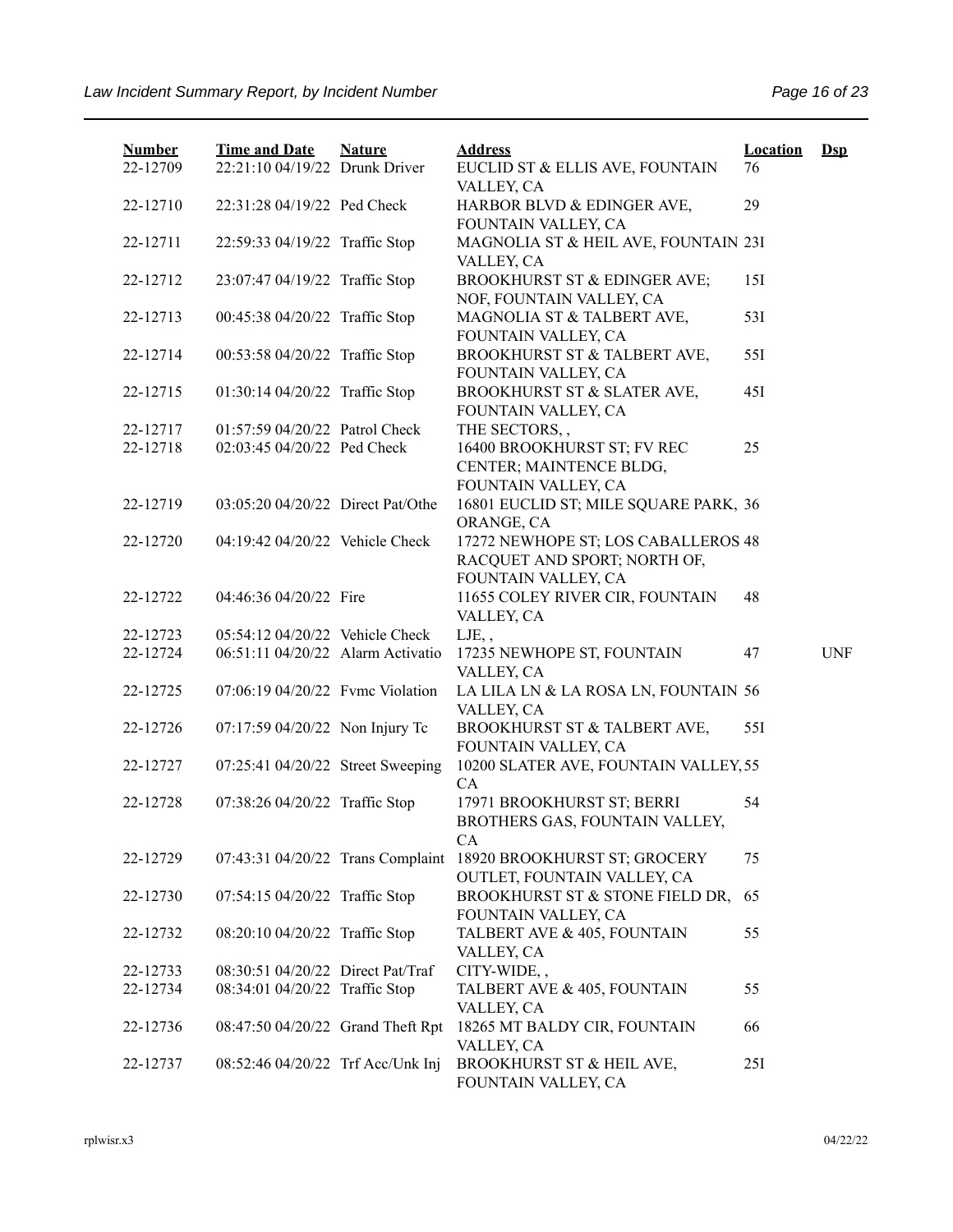| <b>Number</b> | <b>Time and Date</b>              | <b>Nature</b> | <b>Address</b>                                                                       | <b>Location</b> | $\mathbf{Dsp}$ |
|---------------|-----------------------------------|---------------|--------------------------------------------------------------------------------------|-----------------|----------------|
| 22-12739      | 09:09:45 04/20/22 Traffic Stop    |               | BUSHARD ST & EDINGER AVE,                                                            | 14I             |                |
|               |                                   |               | FOUNTAIN VALLEY, CA                                                                  | 28              |                |
| 22-12740      | 09:03:42 04/20/22 Trans Complaint |               | 16111 HARBOR BLVD; CURACAO,<br>FOUNTAIN VALLEY, CA                                   |                 |                |
| 22-12741      | 09:22:45 04/20/22 Fvmc Violation  |               | 18582 BROOKHURST ST, FOUNTAIN                                                        | 75              |                |
|               |                                   |               | VALLEY, CA                                                                           |                 |                |
| 22-12742      | 09:33:58 04/20/22 Traffic Stop    |               | 10130 WARNER AVE # H; LAMPPOST                                                       | 45              |                |
|               |                                   |               | PIZZA, FOUNTAIN VALLEY, CA                                                           |                 |                |
| 22-12743      | 09:37:31 04/20/22 Traffic Stop    |               | 17966 BROOKHURST ST; SHELL GAS,                                                      | 55              |                |
|               |                                   |               | FOUNTAIN VALLEY, CA                                                                  |                 |                |
| 22-12744      |                                   |               | 09:42:43 04/20/22 Non Inj-H&R Rpt ELLIS AVE & BUSHARD ST, FOUNTAIN 64I<br>VALLEY, CA |                 |                |
| 22-12745      | 09:41:07 04/20/22 Threats Rpt     |               | 17837 SAN RAFAEL ST; SOUTH COAST 55                                                  |                 | <b>INF</b>     |
|               |                                   |               | CHILDRENS HOME, FOUNTAIN                                                             |                 |                |
|               |                                   |               | VALLEY, CA                                                                           |                 |                |
| 22-12746      | 09:47:24 04/20/22 Traffic Stop    |               | BROOKHURST ST & TALBERT AVE,                                                         | 551             |                |
|               |                                   |               | FOUNTAIN VALLEY, CA                                                                  |                 |                |
| 22-12747      | 09:35:14 04/20/22 Citizen Assist  |               | 11452 DELPHINIUM AVE, FOUNTAIN                                                       | 27              |                |
|               |                                   |               | VALLEY, CA                                                                           |                 |                |
| 22-12748      | 09:52:06 04/20/22 Direct Pat/Traf |               | MAGNOLIA ST & WARNER AVE,                                                            | 33I             |                |
|               |                                   |               | FOUNTAIN VALLEY, CA                                                                  |                 |                |
| 22-12749      | 10:00:39 04/20/22 Traffic Stop    |               | MAGNOLIA ST & RECREATION CIR; N                                                      | 33              |                |
|               |                                   |               | OF, FOUNTAIN VALLEY, CA                                                              |                 |                |
| 22-12750      | 10:11:36 04/20/22 Abandoned Veh   |               | SAN ANTONIO ST & NIGHTINGALE<br>AVE, FOUNTAIN VALLEY, CA                             | 75              |                |
| 22-12751      | 10:17:00 04/20/22 Traffic Stop    |               | EUCLID ST & TALBERT AVE, FOUNTAIN57I                                                 |                 |                |
|               |                                   |               | VALLEY, CA                                                                           |                 |                |
| 22-12752      | 10:19:05 04/20/22 Outside Agency  |               | NEWHOPE ST & COLEY RIVER CIR,                                                        | 48              |                |
|               |                                   |               | FOUNTAIN VALLEY, CA                                                                  |                 |                |
| 22-12753      | 10:29:28 04/20/22 Traffic Stop    |               | BROOKHURST ST & QUAIL AVE,                                                           | 65              |                |
|               |                                   |               | FOUNTAIN VALLEY, CA                                                                  |                 |                |
| 22-12755      | 10:35:29 04/20/22 Fraud Rpt       |               | 11100 BLUE ALLIUM AVE, FOUNTAIN                                                      | 27              |                |
|               |                                   |               | VALLEY, CA                                                                           |                 |                |
| 22-12761      | 10:56:35 04/20/22 Traffic Stop    |               | BROOKHURST ST & ELLIS AVE,                                                           | 651             |                |
|               |                                   |               | FOUNTAIN VALLEY, CA                                                                  |                 |                |
| 22-12762      | 11:06:22 04/20/22 Trf Acc/Unk Inj |               | MAGNOLIA ST & SLATER AVE,<br>FOUNTAIN VALLEY, CA                                     | 43I             |                |
| 22-12765      | 11:33:44 04/20/22 Abandoned Veh   |               | 17070 Magnolia ST; ALDI, FOUNTAIN                                                    | 43              |                |
|               |                                   |               | VALLEY, CA                                                                           |                 |                |
| 22-12766      | 11:38:54 04/20/22 Susp Circs      |               | 9480 WARNER AVE; SIZZLER,                                                            | 43              |                |
|               |                                   |               | FOUNTAIN VALLEY, CA                                                                  |                 |                |
| 22-12769      | 12:05:30 04/20/22 Citizen Assist  |               | 16566 NEWHOPE ST; LOS AMIGOS HS,                                                     | 38              |                |
|               |                                   |               | FOUNTAIN VALLEY, CA                                                                  |                 |                |
| 22-12770      | 12:08:22 04/20/22 Direct Pat/Traf |               | EUCLID ST & WARNER AVE, FOUNTAIN 37I                                                 |                 |                |
|               |                                   |               | VALLEY, CA                                                                           |                 |                |
| 22-12771      | 12:10:56 04/20/22 Traffic Stop    |               | EUCLID ST & HOSPITAL CAMPUS DR,                                                      | 47              |                |
|               |                                   |               | FOUNTAIN VALLEY, CA                                                                  |                 |                |
| 22-12772      | 12:13:33 04/20/22 Non Injury Tc   |               | 17099 BROOKHURST ST; SAMS CLUB,                                                      | 44              |                |
|               |                                   |               | FOUNTAIN VALLEY, CA                                                                  |                 |                |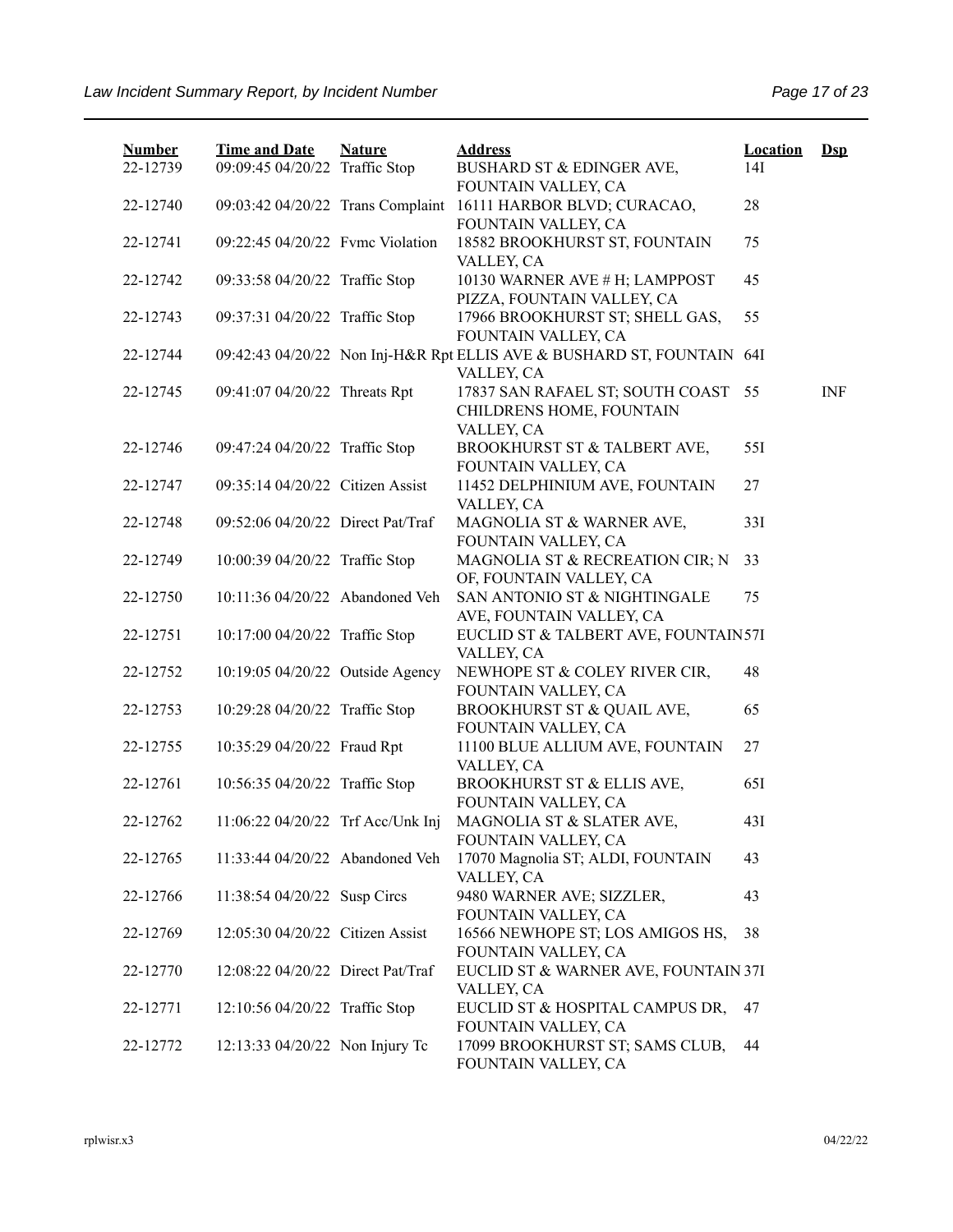| <b>Number</b> | <b>Time and Date</b>              | <b>Nature</b> | <b>Address</b>                                                              | <b>Location</b> | $\mathbf{Dsp}$ |
|---------------|-----------------------------------|---------------|-----------------------------------------------------------------------------|-----------------|----------------|
| 22-12773      | 12:16:38 04/20/22 Dist Of Peac    |               | 18946 BROOKHURST ST; SASSY HAIR<br>STUDIO, FOUNTAIN VALLEY, CA              | 75              |                |
| 22-12774      | 12:30:08 04/20/22 Traffic Stop    |               | <b>CUSTER CRT &amp; EDINGER AVE,</b><br>FOUNTAIN VALLEY, CA                 | 16              |                |
| 22-12775      |                                   |               | 12:21:38 04/20/22 Non Inj-H&R Rpt 16650 HARBOR BLVD, FOUNTAIN<br>VALLEY, CA | 39              |                |
| 22-12776      | 12:31:56 04/20/22 Traffic Stop    |               | BROOKHURST ST & EDINGER AVE; S<br>OF, FOUNTAIN VALLEY, CA                   | 15I             |                |
| 22-12777      | 12:37:12 04/20/22 Vehicle Check   |               | 10618 MORNING GLORY AVE,<br>FOUNTAIN VALLEY, CA                             | 16              |                |
| 22-12778      | 12:38:30 04/20/22 Outside Agency  |               | 9213 BUTTERCUP AVE; BEACH VIEW<br>SOBER LIVING, FOUNTAIN VALLEY, CA         | 23              |                |
|               |                                   |               |                                                                             |                 |                |
| 22-12781      |                                   |               | 12:40:08 04/20/22 Trans Complaint 11770 WARNER AVE, FOUNTAIN<br>VALLEY, CA  | 48              |                |
| 22-12782      | 12:46:07 04/20/22 Fraud Rpt       |               | 18405 BROOKHURST ST; RALPHS,<br>FOUNTAIN VALLEY, CA                         | 64              |                |
| 22-12784      | 12:56:26 04/20/22 Veh Repo        |               | 17367 MODOC ST, FOUNTAIN VALLEY,<br>CA                                      | 44              |                |
| 22-12785      | 12:59:10 04/20/22 Comm Burg Rpt   |               | 16490 HARBOR BLVD, FOUNTAIN<br>VALLEY, CA                                   | 29              |                |
| 22-12787      | 13:27:26 04/20/22 Susp Veh        |               | 10818 LOS JARDINES EAST, FOUNTAIN<br>VALLEY, CA                             | 46              |                |
| 22-12788      | 13:32:05 04/20/22 Check Well Bein |               | 11300 WARNER AVE # B211, FOUNTAIN                                           | 47              |                |
| 22-12792      | 13:50:19 04/20/22 Dist Of Peac    |               | VALLEY, CA<br>16509 BROOKHURST ST; JD ESCROW                                | 34              |                |
| 22-12794      | 14:19:23 04/20/22 Grand Theft Rpt |               | INC, FOUNTAIN VALLEY, CA<br>8900 WARNER AVE; OPTIMUM FIRST                  | 42              |                |
| 22-12797      | 14:46:46 04/20/22 Alarm Activatio |               | INC, FOUNTAIN VALLEY, CA<br>17896 CASHEW ST, FOUNTAIN VALLEY, 54            |                 |                |
| 22-12798      | 14:55:20 04/20/22 Recov Stolen Ve |               | CA<br>16155 HARBOR BLVD; LEES                                               | 28              |                |
| 22-12799      | 15:01:10 04/20/22 Susp Subj       |               | SANDWICHES, FOUNTAIN VALLEY, CA<br>103 GANNET LN, FOUNTAIN VALLEY,          | 63              |                |
|               |                                   |               | CA                                                                          |                 |                |
| 22-12801      | 15:17:15 04/20/22 Non Injury Tc   |               | MORNING GLORY AVE & LAS FLORES 15                                           |                 |                |
| 22-12802      | 15:13:32 04/20/22 Citizen Assist  |               | ST, FOUNTAIN VALLEY, CA<br>8620 SLATER AVE, FOUNTAIN VALLEY, 52             |                 |                |
| 22-12806      | 16:08:27 04/20/22 Check Well Bein |               | CA<br>10452 TRUCKEE RIVER CRT, FOUNTAIN 65                                  |                 |                |
| 22-12807      | 16:15:59 04/20/22 Trans Complaint |               | VALLEY, CA<br>RICHARDSON ST & LILAC AVE,                                    | 18              |                |
| 22-12808      | 16:20:04 04/20/22 Susp Subj       |               | FOUNTAIN VALLEY, CA<br>8861 TALBERT AVE, FOUNTAIN                           | 52              |                |
| 22-12809      | 16:22:37 04/20/22 Abandoned Veh   |               | VALLEY, CA<br>11816 AZALEA AVE, FOUNTAIN<br>VALLEY, CA                      | 28              |                |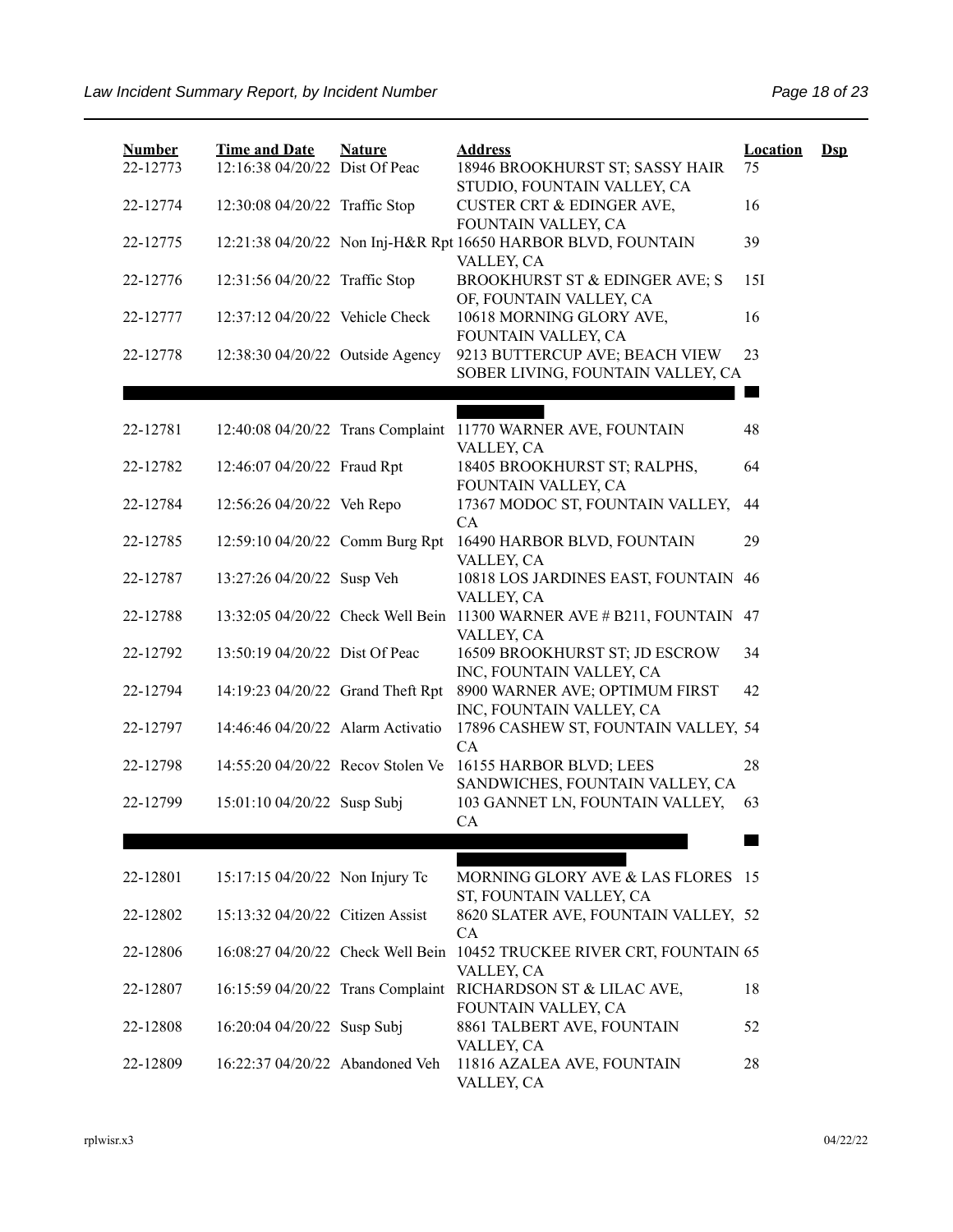| <b>Number</b><br>22-12810 | <b>Time and Date</b><br>16:36:22 04/20/22 Trans Complaint | <b>Nature</b> | <b>Address</b><br>10950 WARNER AVE; 7 ELEVEN,<br>FOUNTAIN VALLEY, CA                | <b>Location</b><br>46 | $DsD$      |
|---------------------------|-----------------------------------------------------------|---------------|-------------------------------------------------------------------------------------|-----------------------|------------|
| 22-12811                  | 16:39:49 04/20/22 Property Rpt                            |               | 9182 EL COLORADO AVE, FOUNTAIN<br>VALLEY, CA                                        | 53                    |            |
| 22-12813                  | 17:15:05 04/20/22 Follow Up                               |               | 9920 TALBERT AVE; OC MEMORIAL<br>HOSPITAL, FOUNTAIN VALLEY, CA                      | 64                    |            |
| 22-12814                  |                                                           |               | 17:21:10 04/20/22 Check Well Bein 16653 MT ACOMA CIR, FOUNTAIN<br>VALLEY, CA        | 37                    |            |
| 22-12815                  | 17:37:37 04/20/22 Petty Theft Rpt                         |               | 15919 STOCKDALE ST, FOUNTAIN<br>VALLEY, CA                                          | 18                    |            |
| 22-12816                  | 17:48:13 04/20/22 9-1-1 Open Line                         |               | 16796 EUCLID ST, FOUNTAIN VALLEY,<br>CA                                             | 36                    |            |
| 22-12818                  | 17:51:55 04/20/22 Alarm Activatio                         |               | 17150 NEWHOPE ST, FOUNTAIN<br>VALLEY, CA                                            | 48                    | <b>UNF</b> |
| 22-12821                  | 18:19:40 04/20/22 Fire                                    |               | 11655 COLEY RIVER CIR, FOUNTAIN<br>VALLEY, CA                                       | 48                    | <b>UNF</b> |
| 22-12822                  | 18:33:34 04/20/22 Alarm Activatio                         |               | 10221 SLATER AVE, FOUNTAIN VALLEY, 45<br>CA                                         |                       | <b>UNF</b> |
| 22-12824                  | 19:02:07 04/20/22 Abandoned Veh                           |               | 8861 TALBERT AVE, FOUNTAIN<br>VALLEY, CA                                            | 52                    |            |
| 22-12825                  | 19:06:39 04/20/22 Dist Of Peac                            |               | BUSHARD ST & SLATER AVE,<br>FOUNTAIN VALLEY, CA                                     | 44I                   |            |
| 22-12826                  | 19:15:21 04/20/22 Traffic Stop                            |               | BUSHARD ST & HEIL AVE, FOUNTAIN<br>VALLEY, CA                                       | 24I                   |            |
| 22-12827                  | 19:16:07 04/20/22 Trf Acc/Unk Inj                         |               | EDINGER AVE & WARD ST, FOUNTAIN<br>VALLEY, CA                                       | 16I                   |            |
| 22-12829                  |                                                           |               | 19:28:34 04/20/22 Non Inj-H&R Rpt 17900 NEWHOPE ST; COSTCO,<br>FOUNTAIN VALLEY, CA  | 57                    |            |
| 22-12831                  | 20:30:28 04/20/22 Illegal Parking                         |               | 11530 EDINGER AVE, FOUNTAIN<br>VALLEY, CA                                           | 28                    |            |
| 22-12833                  | 21:23:04 04/20/22 Traffic Stop                            |               | 9930 SLATER AVE; SONESTA ES SUITES 54<br>HOTEL, FOUNTAIN VALLEY, CA                 |                       |            |
| 22-12835                  | 21:51:24 04/20/22 Outside Agency                          |               | 11680 WARNER AVE; MANOR CARE OF 48<br>FOUNTAIN VALLEY, FOUNTAIN<br>VALLEY, CA       |                       |            |
| 22-12836                  | 21:50:09 04/20/22 Reckless Veh                            |               | LOS JARDINES WEST & WARNER AVE, 46<br>FOUNTAIN VALLEY, CA                           |                       |            |
| 22-12837                  | 21:52:21 04/20/22 Alarm Activatio                         |               | 17520 NEWHOPE ST, FOUNTAIN<br>VALLEY, CA                                            | 58                    |            |
| 22-12838                  | 21:56:56 04/20/22 Patrol Check                            |               | LOS JARDINES WEST & EL ADELANTE 56<br>AVE, FOUNTAIN VALLEY, CA                      |                       |            |
| 22-12839                  |                                                           |               | 22:21:32 04/20/22 Check Well Bein 10431 CALLE INDEPENDENCIA,<br>FOUNTAIN VALLEY, CA | 45                    |            |
| 22-12840                  | 22:44:20 04/20/22 Traffic Stop                            |               | MAGNOLIA ST & ELLIS AVE,<br>FOUNTAIN VALLEY, CA                                     | 63I                   |            |
| 22-12841                  | 23:07:49 04/20/22 Found Person                            |               | 9950 SLATER AVE; SONESTA SELECT<br>HOTEL, FOUNTAIN VALLEY, CA                       | 54                    |            |
| 22-12842                  | 23:45:59 04/20/22 Walkaway                                |               | 17100 EUCLID ST; FV HOSPITAL,<br>FOUNTAIN VALLEY, CA                                | 47                    |            |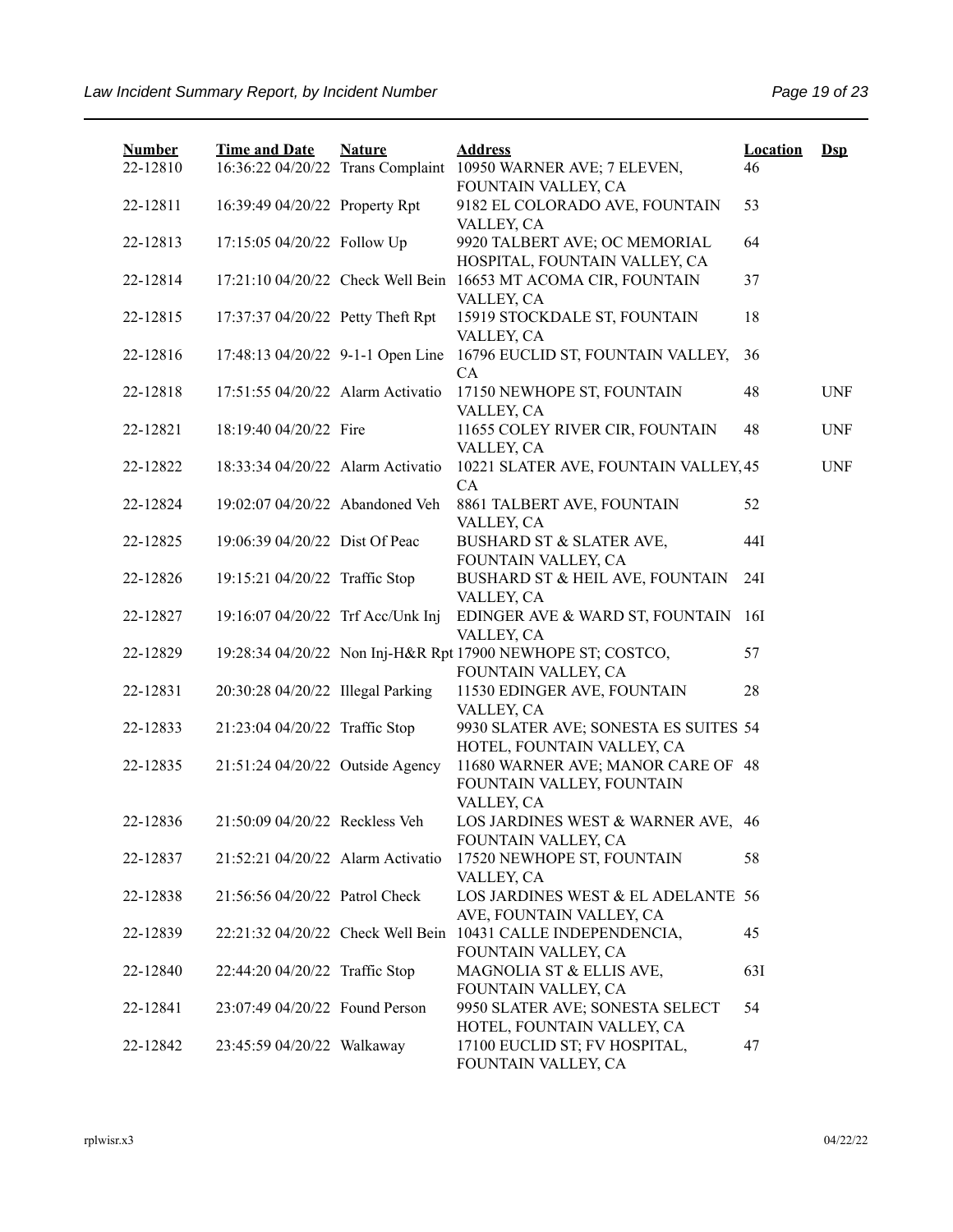| <b>Number</b><br>22-12844 | <b>Time and Date</b><br>23:55:13 04/20/22 Patrol Check | <b>Nature</b> | <b>Address</b><br>9543 EL REY AVE, FOUNTAIN VALLEY,<br>CA               | <b>Location</b><br>44 | $Ds$       |
|---------------------------|--------------------------------------------------------|---------------|-------------------------------------------------------------------------|-----------------------|------------|
| 22-12845                  | 00:04:29 04/21/22 Patrol Check                         |               | 18650 BROOKHURST ST; CHATEAU<br>BLANC CONDOS, FOUNTAIN VALLEY,<br>CA    | 75                    |            |
| 22-12846                  | 00:34:45 04/21/22 Patrol Check                         |               | 16400 BROOKHURST ST; FV REC<br>CENTER, FOUNTAIN VALLEY, CA              | 25                    |            |
| 22-12847                  | 00:35:58 04/21/22 Traffic Stop                         |               | BEACH / WARNER; W OF HB,,                                               |                       |            |
| 22-12849                  | 00:41:50 04/21/22 Water Problem                        |               | HARBOR BLVD & EDINGER AVE,<br>FOUNTAIN VALLEY, CA                       | OUT <sub>29</sub>     |            |
| 22-12852                  | 00:55:40 04/21/22 Noise Complaint                      |               | 9925 WARNER AVE; TACO BELL,<br>FOUNTAIN VALLEY, CA                      | 34                    |            |
| 22-12853                  | 01:17:00 04/21/22 Traffic Stop                         |               | BROOKHURST ST & GARFIELD AVE;<br>SOF, FOUNTAIN VALLEY, CA               | 75I                   |            |
| 22-12854                  | 01:26:35 04/21/22 Traffic Stop                         |               | LOS ALAMOS ST & RAINBOW CIR,<br>FOUNTAIN VALLEY, CA                     | 55                    |            |
| 22-12855                  | 01:41:31 04/21/22 Patrol Check                         |               | <b>BUSHARD ST &amp; SLATER AVE,</b><br>FOUNTAIN VALLEY, CA              | 44I                   |            |
| 22-12857                  | 04:37:49 04/21/22 Alarm Activatio                      |               | 18905 WALNUT ST, FOUNTAIN VALLEY, 73<br>CA                              |                       | <b>UNF</b> |
| 22-12858                  | 04:42:42 04/21/22 Susp Circs                           |               | 10734 AVENIDA COMPADRES,<br>FOUNTAIN VALLEY, CA                         | 46                    |            |
| 22-12859                  | 04:58:46 04/21/22 Direct Pat/Traf                      |               | BROOKHURST ST & TALBERT AVE,<br>FOUNTAIN VALLEY, CA                     | 551                   |            |
|                           |                                                        |               |                                                                         |                       |            |
|                           |                                                        |               |                                                                         |                       |            |
|                           |                                                        |               |                                                                         |                       |            |
| 22-12861                  | 06:29:54 04/21/22 Traffic Stop                         |               | CASHEW ST & TALBERT AVE,<br>FOUNTAIN VALLEY, CA                         | 54                    |            |
| 22-12862                  | 06:51:41 04/21/22 Alarm Activatio                      |               | 17235 NEWHOPE ST, FOUNTAIN                                              | 47                    | <b>UNF</b> |
| 22-12863                  | 06:56:41 04/21/22 Traffic Stop                         |               | VALLEY, CA<br>16400 BROOKHURST ST; FV REC                               | 25                    |            |
| 22-12865                  | 07:13:19 04/21/22 Traffic Stop                         |               | CENTER, FOUNTAIN VALLEY, CA<br>17330 BROOKHURST ST, FOUNTAIN            | 45                    |            |
| 22-12869                  | 07:25:41 04/21/22 Petty Theft Rpt                      |               | VALLEY, CA<br>18228 CABRILLO CRT, FOUNTAIN                              | 65                    |            |
| 22-12870                  | 07:30:56 04/21/22 Traffic Stop                         |               | VALLEY, CA<br>BROOKHURST ST & WARNER AVE;<br>SHELL, FOUNTAIN VALLEY, CA | 35I                   |            |
| 22-12871                  | 07:31:28 04/21/22 Street Sweeping                      |               | RD 43,                                                                  |                       |            |
| 22-12873                  | 07:51:54 04/21/22 Traffic Stop                         |               | 17099 BROOKHURST ST; SAMS CLUB,<br>FOUNTAIN VALLEY, CA                  | 44                    |            |
| 22-12875                  | 07:48:51 04/21/22 Res Burg Rpt                         |               | 18240 CRATER LAKE CRT, FOUNTAIN<br>VALLEY, CA                           | 65                    |            |
| 22-12878                  | 08:04:00 04/21/22 Traffic Stop                         |               | 18100 BROOKHURST ST; OFFICE<br>DEPOT, FOUNTAIN VALLEY, CA               | 65                    |            |
| 22-12879                  | 08:06:57 04/21/22 Vehicle Check                        |               | FVPD                                                                    |                       |            |
| 22-12880                  | 08:35:35 04/21/22 Traffic Stop                         |               | 18111 BROOKHURST ST, FOUNTAIN<br>VALLEY, CA                             | 64                    |            |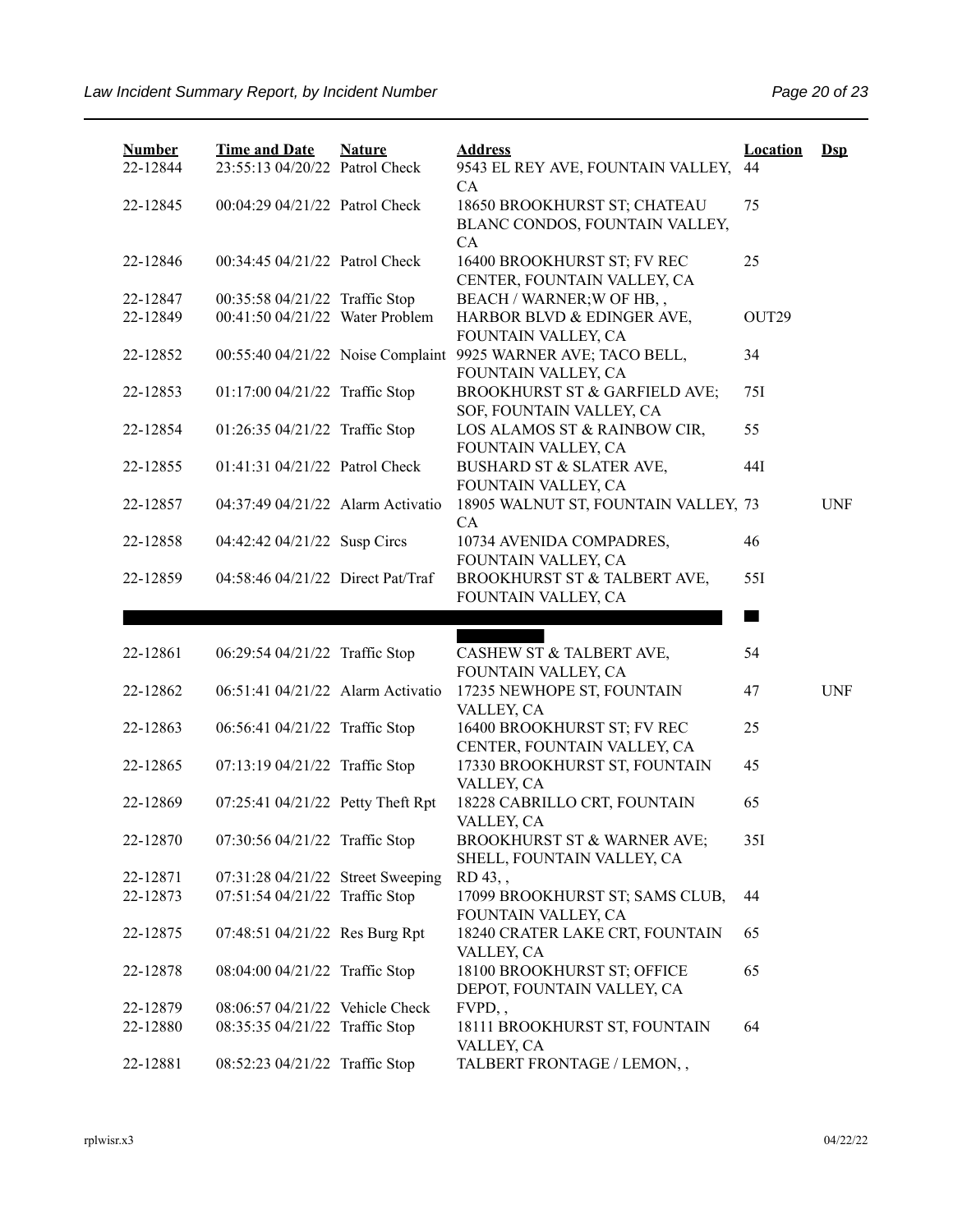| <b>Number</b><br>22-12882 | <b>Time and Date</b><br>09:11:45 04/21/22 Traffic Stop | <b>Nature</b> | <b>Address</b><br>NEWHOPE ST & WARNER AVE,                                  | <b>Location</b><br>38I | $\mathbf{Dsp}$ |
|---------------------------|--------------------------------------------------------|---------------|-----------------------------------------------------------------------------|------------------------|----------------|
| 22-12884                  | 09:17:52 04/21/22 Trans Complaint                      |               | FOUNTAIN VALLEY, CA<br>11901 GALENA AVE, FOUNTAIN<br>VALLEY, CA             | 38                     |                |
| 22-12885                  | 09:22:41 04/21/22 Traffic Stop                         |               | 18650 BROOKHURST ST; CHATEAU<br>BLANC CONDOS, FOUNTAIN VALLEY,<br><b>CA</b> | 75                     |                |
| 22-12886                  | 09:24:21 04/21/22 Veh Burg Rpt                         |               | 10036 LOS COYOTES CRT, FOUNTAIN<br>VALLEY, CA                               | 75                     |                |
| 22-12888                  | 09:40:43 04/21/22 Traffic Stop                         |               | 18100 BROOKHURST ST; OFFICE<br>DEPOT, FOUNTAIN VALLEY, CA                   | 65                     |                |
| 22-12891                  | 09:47:50 04/21/22 Traffic Stop                         |               | BROOKHURST ST & LA ALAMEDA<br>AVE, FOUNTAIN VALLEY, CA                      | 45                     |                |
| 22-12892                  | 09:51:09 04/21/22 Non Injury Tc                        |               | 16155 HARBOR BLVD; LEES<br>SANDWICHES, FOUNTAIN VALLEY, CA                  | 28                     |                |
| 22-12893                  | 09:56:20 04/21/22 Traffic Stop                         |               | EDINGER AVE & BROOKHURST ST,<br>FOUNTAIN VALLEY, CA                         | 151                    |                |
| 22-12895                  | 10:01:10 04/21/22 Traffic Stop                         |               | <b>BROOKHURST ST &amp; EDINGER AVE; N</b><br>OF, FOUNTAIN VALLEY, CA        | 15I                    |                |
| 22-12896                  | 10:11:49 04/21/22 Traffic Stop                         |               | MITTERBILL ST & EDINGER AVE,<br>FOUNTAIN VALLEY, CA                         | 14                     |                |
| 22-12897                  | 10:18:52 04/21/22 Traffic Stop                         |               | HARBOR / KENT,,                                                             |                        |                |
| 22-12898                  | 10:20:02 04/21/22 Traffic Stop                         |               | 17099 BROOKHURST ST; SAMS CLUB,<br>FOUNTAIN VALLEY, CA                      | 44                     |                |
| 22-12899                  | 10:33:09 04/21/22 Follow Up                            |               | 16061 BROOKHURST ST; ALBERTSONS, 24<br>FOUNTAIN VALLEY, CA                  |                        |                |
| 22-12906                  | 11:04:38 04/21/22 Citizen Assist                       |               | 11045 CONDOR AVE, FOUNTAIN<br>VALLEY, CA                                    | 66                     |                |
| 22-12907                  | 11:15:07 04/21/22 Outside Agency                       |               | 11665 COLEY RIVER CIR; OMNI METAL 48<br>FINISHING INC, FOUNTAIN VALLEY, CA  |                        |                |
| 22-12908                  | 11:23:18 04/21/22 Follow Up                            |               | 18240 CRATER LAKE CRT, FOUNTAIN<br>VALLEY, CA                               | 65                     |                |
| 22-12910                  | 11:27:05 04/21/22 Illegal Parking                      |               | 16450 SAN JACINTO ST, FOUNTAIN<br>VALLEY, CA                                | 28                     |                |
| 22-12912                  | 11:33:44 04/21/22 Traffic Stop                         |               | WARNER AVE & NEWHOPE ST,<br>FOUNTAIN VALLEY, CA                             | 38I                    |                |
| 22-12914                  | 11:50:57 04/21/22 Traffic Stop                         |               | 18122 BROOKHURST ST # 2; DUNKIN<br>DONUTS, FOUNTAIN VALLEY, CA              | 65                     |                |
| 22-12915                  | 11:55:51 04/21/22 Trans Complaint                      |               | RICHARDSON ST & EDINGER AVE,<br>FOUNTAIN VALLEY, CA                         | 28                     |                |
| 22-12917                  | 12:12:26 04/21/22 Trf Acc/Unk Inj                      |               | BROOKHURST ST & ELLIS AVE,<br>FOUNTAIN VALLEY, CA                           | 651                    |                |
| 22-12918                  | 12:13:02 04/21/22 Traffic Hazard                       |               | ELLIS AVE & WARD ST, FOUNTAIN<br>VALLEY, CA                                 | <b>66I</b>             |                |
| 22-12921                  |                                                        |               | 12:22:51 04/21/22 Occupied Veh Ch 18444 WARD ST, FOUNTAIN VALLEY, CA66      |                        |                |
| 22-12922                  | 12:35:04 04/21/22 Traffic Stop                         |               | CONDOR AVE & EUCLID ST, FOUNTAIN 66<br>VALLEY, CA                           |                        |                |
| 22-12923                  | 12:55:20 04/21/22 Hailed By Citiz                      |               | 18430 WARD ST; STELLAR SURFACES,<br>FOUNTAIN VALLEY, CA                     | 66                     |                |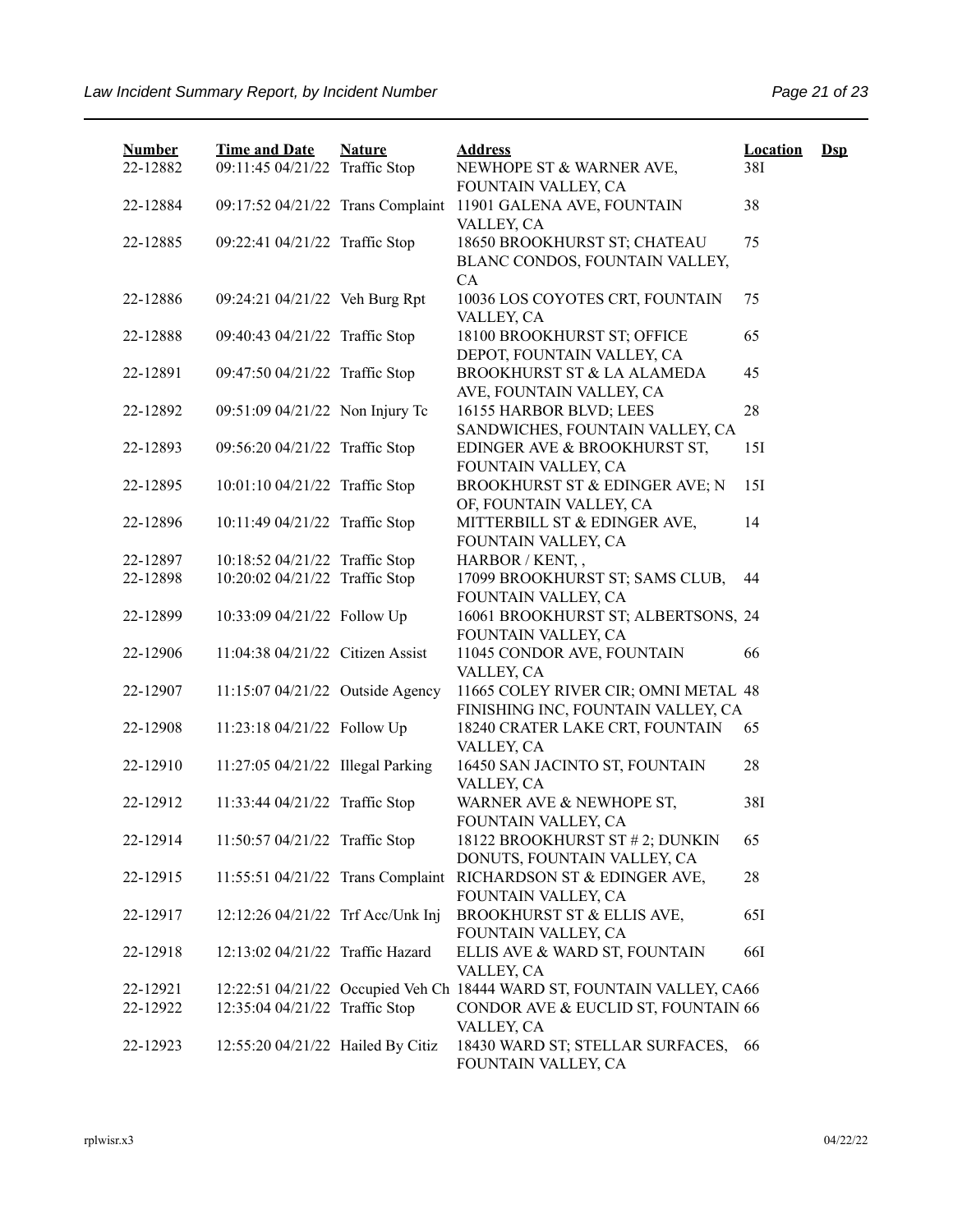| <b>Number</b><br>22-12924 | <b>Time and Date</b><br>12:55:01 04/21/22 Trans Complaint | <b>Nature</b> | <b>Address</b><br>9945 SLATER AVE; KINDERCARE                                            | <b>Location</b><br>44 | $Ds$       |
|---------------------------|-----------------------------------------------------------|---------------|------------------------------------------------------------------------------------------|-----------------------|------------|
| 22-12925                  | 12:56:08 04/21/22 Viol Court Orde                         |               | LEARNING, FOUNTAIN VALLEY, CA<br>17621 SANTA PAULA ST, FOUNTAIN<br>VALLEY, CA            | 52                    |            |
| 22-12927                  | 13:04:42 04/21/22 Veh Burg Rpt                            |               | 16456 PONDEROSA ST, FOUNTAIN<br>VALLEY, CA                                               | 23                    |            |
| 22-12928                  | 13:10:49 04/21/22 Traffic Stop                            |               | BROOKHURST ST & WARNER AVE,<br>FOUNTAIN VALLEY, CA                                       | 35I                   |            |
| 22-12929                  | 13:25:52 04/21/22 Direct Pat/Traf                         |               | <b>BUSHARD ST &amp; TALBERT AVE,</b><br>FOUNTAIN VALLEY, CA                              | 54I                   |            |
| 22-12930                  | 13:26:14 04/21/22 Traffic Stop                            |               | BUSHARD ST & SLATER AVE,<br>FOUNTAIN VALLEY, CA                                          | 44I                   |            |
| 22-12931                  | 13:25:01 04/21/22 Alarm Activatio                         |               | 10475 TEAL CIR, FOUNTAIN VALLEY,<br>CA                                                   | 75                    | <b>UNF</b> |
| 22-12935                  | 13:49:54 04/21/22 Direct Pat/Othe                         |               | 16201 HARBOR BLVD # A; WALGREENS, 28<br>FOUNTAIN VALLEY, CA                              |                       |            |
| 22-12936                  | 13:57:33 04/21/22 Trans Complaint                         |               | RICHARDSON ST & EDINGER AVE,<br>FOUNTAIN VALLEY, CA                                      | 28                    |            |
| 22-12937                  | 14:03:19 04/21/22 Fraud Rpt                               |               | 11809 MT ROBERT CRT, FOUNTAIN<br>VALLEY, CA                                              | 28                    |            |
| 22-12938                  | 14:12:09 04/21/22 Illegal Parking                         |               | EDINGER AVE & RICHARDSON ST,<br>FOUNTAIN VALLEY, CA                                      | 28                    |            |
| 22-12941                  | 14:55:52 04/21/22 Traffic Stop                            |               | 9945 SLATER AVE; KINDERCARE<br>LEARNING, FOUNTAIN VALLEY, CA                             | 44                    |            |
| 22-12942                  | 14:55:51 04/21/22 Abandoned Veh                           |               | 11138 SUDITH AVE, FOUNTAIN VALLEY, 37<br>CA                                              |                       |            |
| 22-12943                  | 14:56:29 04/21/22 Non Injury Tc                           |               | 11701 EDINGER AVE; GOLDEN BOTTLE 28<br>LIQUOR, FOUNTAIN VALLEY, CA                       |                       |            |
| 22-12944                  | 14:50:06 04/21/22 Property Rpt                            |               | 10200 SLATER AVE, FOUNTAIN VALLEY, 55<br>CA                                              |                       |            |
| 22-12947                  | 15:45:29 04/21/22 Patrol Check                            |               | BUSHARD ST & TALBERT AVE,<br>FOUNTAIN VALLEY, CA                                         | 54I                   |            |
| 22-12948                  | 15:52:37 04/21/22 Trans Complaint                         |               | 16400 BROOKHURST ST; FV REC<br>CENTER, FOUNTAIN VALLEY, CA                               | 25                    |            |
| 22-12949                  | 16:01:55 04/21/22 Non Injury Tc                           |               | TALBERT AVE & EUCLID ST, FOUNTAIN 57I<br>VALLEY, CA                                      |                       |            |
| 22-12950                  | 16:10:48 04/21/22 Alarm Activatio                         |               | 16111 HARBOR BLVD; CURACAO,<br>FOUNTAIN VALLEY, CA                                       | 28                    |            |
| 22-12954                  | 16:29:21 04/21/22 Traffic Stop                            |               | NEWHOPE ST & COLEY RIVER CIR,<br>FOUNTAIN VALLEY, CA                                     | 48                    |            |
| 22-12955                  |                                                           |               | 17:05:53 04/21/22 Check Well Bein SLATER AVE & LOS JARDINES WEST,<br>FOUNTAIN VALLEY, CA | 56                    |            |
| 22-12956                  | 17:13:23 04/21/22 Traffic Stop                            |               | SLATER AVE & BROOKHURST ST,<br>FOUNTAIN VALLEY, CA                                       | 45I                   |            |
| 22-12960                  |                                                           |               | 17:27:44 04/21/22 Brandishing Wpn BROOKHURST ST & PHILLIPS AVE,<br>FOUNTAIN VALLEY, CA   | 64                    |            |
| 22-12961                  | 18:34:53 04/21/22 Outside Agency                          |               | 18350 MT LANGLEY ST # 220; WESTERN 66<br>YOUTH SERVICES, FOUNTAIN VALLEY,<br>CA          |                       |            |